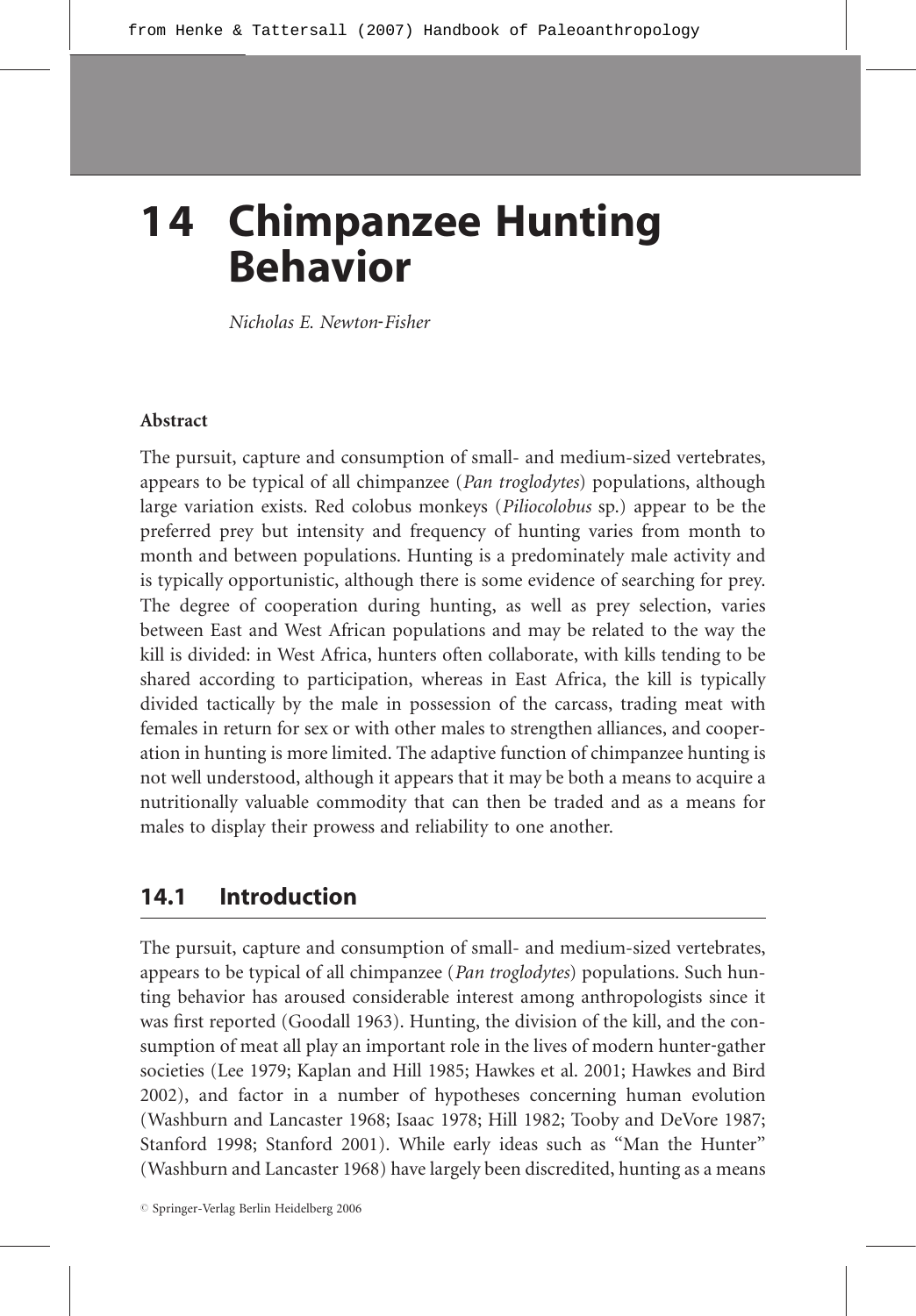to acquire meat remains important in many modern scenarios (Domínguez-Rodrigo 2002; Hawkes and Bird 2002). Animal tissue has high calorific value relative to plant material, is rich in fat and protein, and contains essential amino acids (Milton 1999). It is therefore a valuable resource. The nonrandom sharing of meat has been proposed as an important selective force driving the evolution of intelligence (Stanford 2001), and the consumption of meat has been invoked as an important proximate factor enabling the evolution of larger brains in the Homo lineage (Aiello and Wheeler 1995).

Chimpanzees show large variation between populations in the choice of prey species, frequency of hunting, and the techniques employed. Understanding both how and why chimpanzees hunt is important for the framing of evolutionary hypotheses; chimpanzees provide our best evidence for the behavioral capabilities of early hominines (Domínguez-Rodrigo 2002). In this chapter, I will review chimpanzee hunting behavior and attempt to address current hypotheses concerning the reasons why chimpanzees hunt, drawing out both similarities and differences between populations in their hunting behavior.

### 14.2 Chimpanzee hunting

All populations of chimpanzees that have been studied show some evidence of hunting and consuming vertebrate prey. Such hunting has been systematically documented among the East African chimpanzees (Pan troglodytes schweinfurthii) of the Gombe (van Lawick-Goodall 1968; Teleki 1973; Busse 1977; Stanford 1998) and Mahale (Nishida et al. 1979; Takahata et al. 1984; Uehara 1997) National Parks in Tanzania, of the Kibale Forest National Park (Mitani and Watts 1999; Watts and Mitani 2002) in Uganda, and among the West African chimpanzees (P. t. verus) of the Taı¨ National Park, Cote D'Ivoire (Boesch and Boesch 1989; Boesch and Boesch‐Achermann 2000). Other reports of hunting by chimpanzees come from East African populations in the Budongo Forest, Uganda (Newton‐Fisher et al. 2002), Kahuzi‐Biega National Park, DRC (Basabose and Yamagiwa 1997), Kasakati, Tanzania (Kawabe 1966), Semliki, Uganda (Hunt and McGrew 2002), from central African populations (P. t. troglodytes) of Lopé, Gabon (Tutin and Fernandez 1993), Ndoki, Cameroon (Kuroda et al. 1996; Takenoshita 1996), and from West African populations of Mt. Assirik, Senegal (McGrew 1983; Hunt and McGrew 2002), Bossou, Guinea‐ Bissau (Sugiyama and Koman 1987), and Tenkere, Sierra Leone (Alp and Kitchener 1993).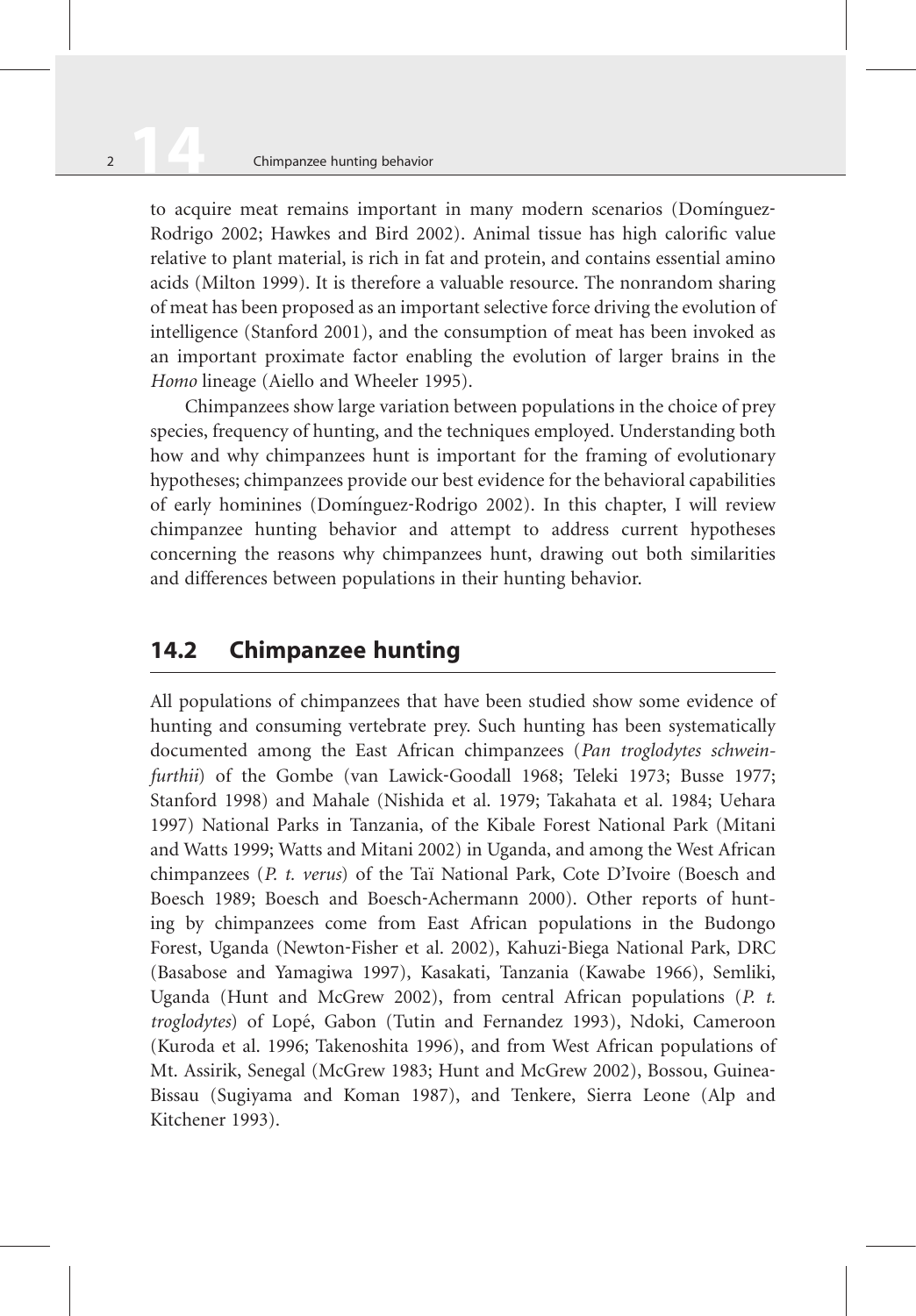### 14.2.1 Prey diversity

Across populations, prey diversity is high with at least 40 species of vertebrates targeted. Chimpanzees are known to hunt a variety of primate species, as well as ungulates, rodents, birds, lizards, and frogs, and show a clear focus on mammalian prey ( $\odot$  Table 14.1). Some chimpanzee populations appear to have a diverse range of prey, whereas others are more specialized. The Mahale chimpanzees, for instance, are known to hunt at least 17 species of mammals, while in Taï, chimpanzees hunt only 7 of the 15 sympatric mammal species, all primates (Boesch and Boesch‐Achermann 2000; Boesch et al. 2002). Prey are typically small, up to a maximum of around 20 kg, the weight of an adult male black and white colobus monkey (*Colobus guereza*) (Kingdon 1997) or a part-grown bushpig (Potamochoerus porcus), but often much smaller (Goodall 1986).

### 14.2.2 Prey specialization

Monkeys, in particular colobus monkeys, appear to be the main prey of chimpanzees wherever the species are sympatric. Red colobus (Piliocolobus tephrosceles in East Africa, *Pilicolobus badius* in West Africa) are the primary prey for many populations of chimpanzees, with black and white colobus (Colobus guereza in East Africa, Colobus polykomos in West Africa) as a secondary target.

The degree to which chimpanzees specialize on monkeys to the exclusion of other prey species varies between populations. In the Taı¨ Forest, the chimpanzees show a notably strong specialization. Between 1984 and 1995, 93% of all prey were colobus monkeys: 80% black and white colobus (Colobus polykomos) and 13% red colobus (Piliocolobus badius) (Boesch and Boesch-Achermann 2000). A similar specialization is apparent among the Ngogo chimpanzees of the Kibale Forest, where between 1995 and 2000, 92.5% of all prey were colobus monkeys: 87.8% red colobus (Piliocolobus tephrosceles) and 4.7% black and white colobus (Colobus guereza). At Gombe, the specialization is less extreme but still noticeable: red colobus (there are no black and white colobus at this site) constituted 59% of the chimpanzees' prey between 1970 and 1975, 66% between 1976 and 1981, and 84.5% between 1990 and 1995 (Goodall 1986; Stanford 1998).

In contrast, red colobus constituted only 53% of all prey for the Mahale chimpanzees (Nishida et al. 1992) and black and white colobus (Colobus guereza) were 43.8% of all prey for the Sonso chimpanzees in the Budongo Forest (Newton‐Fisher et al. 2002), a location where there are no red colobus. These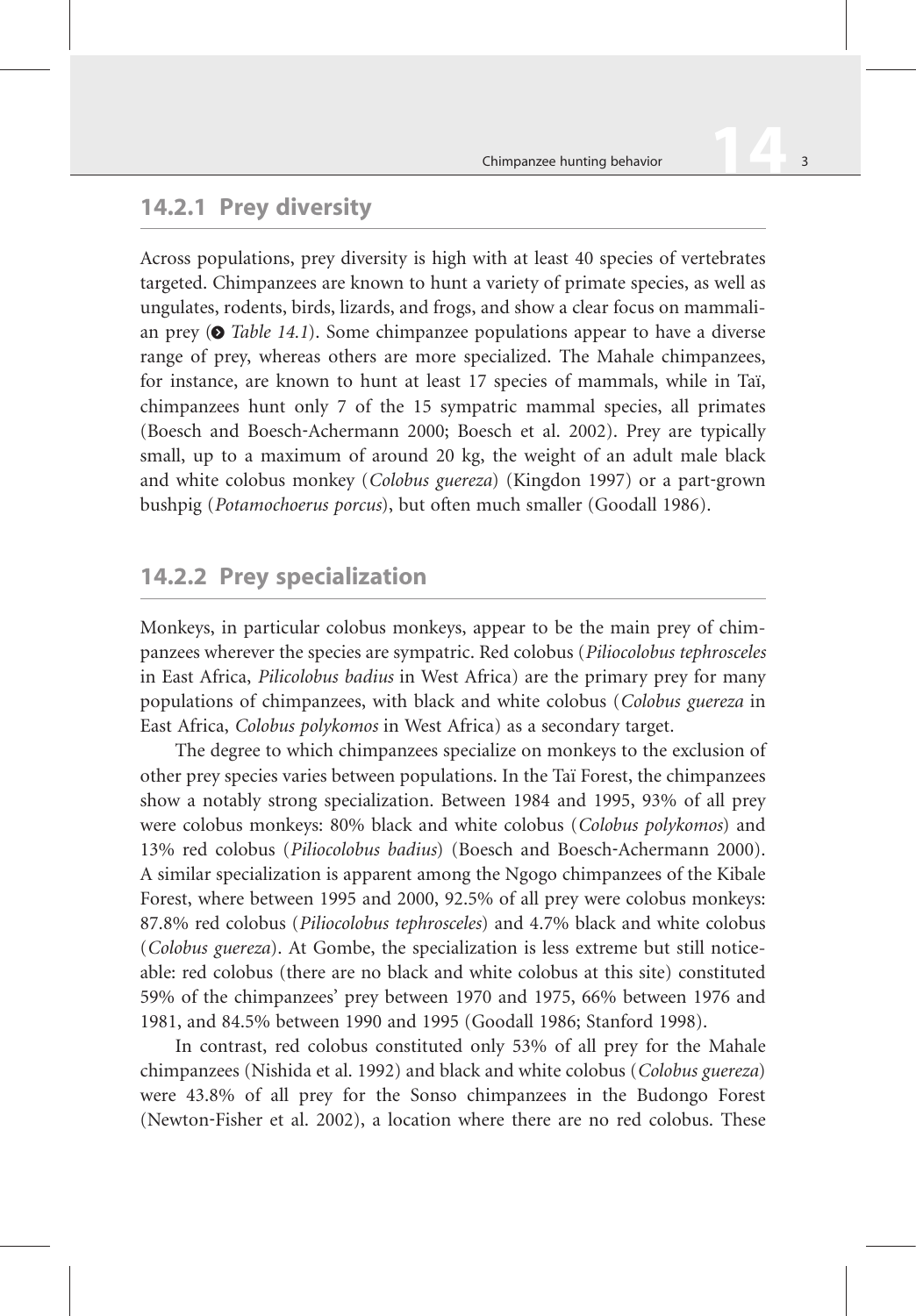#### **D** Table 14.1

|                           | Pan troglodytes schweinfurthii |              |        |          |              |               |                | P. t.<br>troglodytes |              | P. t. verus    |               |     |                |
|---------------------------|--------------------------------|--------------|--------|----------|--------------|---------------|----------------|----------------------|--------------|----------------|---------------|-----|----------------|
|                           | <b>Budongo</b>                 | Gombe        | Kahuzi | Kasakati | Ngogo        | <b>Mahale</b> | <b>Semliki</b> | Lope                 | <b>Ndoki</b> | <b>Assirik</b> | <b>Bossou</b> | Taï | <b>Tenkere</b> |
| Primates                  |                                |              |        |          |              |               |                |                      |              |                |               |     |                |
| Red colobus               |                                |              |        |          |              |               |                |                      |              |                |               |     |                |
| Piliocolobus badius       |                                |              |        |          |              |               |                |                      |              |                |               | ✓   |                |
| Piliocolobus tephrosceles |                                | ✓            |        |          | ✓            | ✓             |                |                      |              |                |               |     |                |
| Black and white colobus   |                                |              |        |          |              |               |                |                      |              |                |               |     |                |
| Colobus guereza           | $\checkmark$                   |              |        |          | ✓            |               | $\checkmark$   |                      |              |                |               |     |                |
| Colobus polykomos         |                                |              |        |          |              |               |                |                      |              |                |               | ✓   | ✓              |
| Colobus satanus           |                                |              |        |          |              |               |                | ✓                    |              |                |               |     |                |
| Olive colobus             |                                |              |        |          |              |               |                |                      |              |                |               |     |                |
| Procolobus verus          |                                |              |        |          |              |               |                |                      |              |                |               | ✓   |                |
| Gray-cheeked mangabey     |                                |              |        |          |              |               |                |                      |              |                |               |     |                |
| Lophocebus albigena       |                                |              |        |          | $\checkmark$ |               |                | ✓                    |              |                |               |     |                |
| Sooty Mangabey            |                                |              |        |          |              |               |                |                      |              |                |               |     |                |
| Cercocebus atys           |                                |              |        |          |              |               |                |                      |              |                |               | ✓   |                |
| Olive baboon              |                                |              |        |          |              |               |                |                      |              |                |               |     |                |
| Papio anubis              |                                | $\checkmark$ |        |          |              |               |                |                      |              |                |               |     |                |
| Yellow baboon             |                                |              |        |          |              |               |                |                      |              |                |               |     |                |
| Papio cynocephalus        |                                |              |        |          |              | ✓             |                |                      |              |                |               |     |                |
| Vervet monkey             |                                |              |        |          |              |               |                |                      |              |                |               |     |                |
| Cercopithecus aethiops    |                                |              |        |          |              | ✓             |                |                      |              |                |               |     |                |
| Red tail monkey           |                                |              |        |          |              |               |                |                      |              |                |               |     |                |
| Cercopithecus ascanius    | $\checkmark$                   | ✓            |        | ✓        |              |               |                |                      |              |                |               |     |                |
| Campbell's monkey         |                                |              |        |          |              |               |                |                      |              |                |               |     |                |
| Cercopithecus campelli    |                                |              |        |          |              |               |                |                      |              |                |               |     | ✓              |

 $\blacktriangle$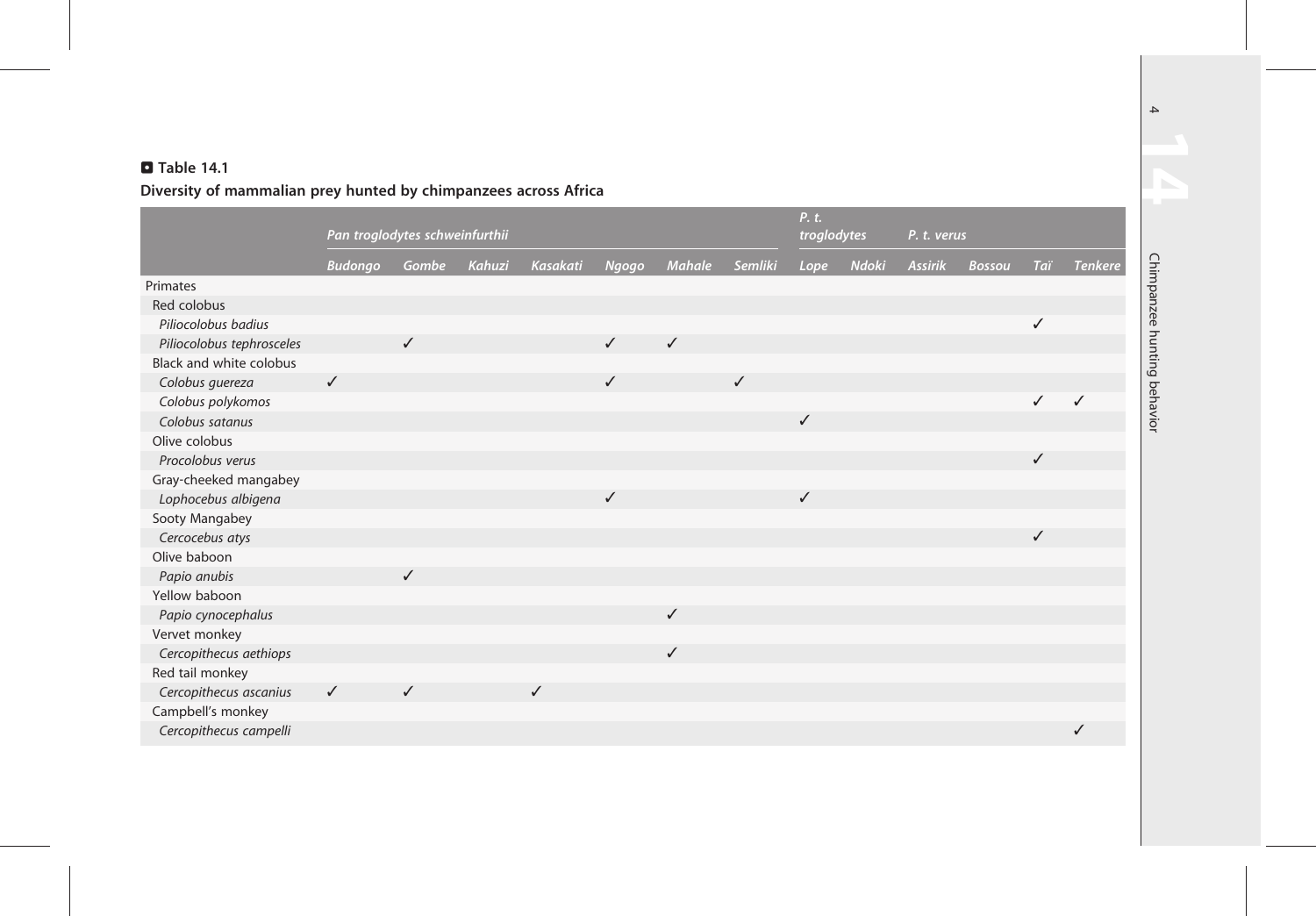| Diana monkey             |              |              |              |              |              |              |   |   |   |                             |
|--------------------------|--------------|--------------|--------------|--------------|--------------|--------------|---|---|---|-----------------------------|
| Cercopithecus diana      |              |              |              |              |              |              |   |   | ✓ |                             |
| L'Hoest's monkey         |              |              |              |              |              |              |   |   |   |                             |
| Cercopithecus l'hoesti   |              |              | $\checkmark$ |              |              |              |   |   |   |                             |
| Blue monkey              |              |              |              |              |              |              |   |   |   |                             |
| Cercopithecus mitis      | $\checkmark$ | $\checkmark$ | $\checkmark$ |              | $\checkmark$ |              |   |   |   |                             |
| Mona monkey              |              |              |              |              |              |              |   |   |   |                             |
| Cercopithecus mona       |              |              |              |              |              |              |   | ✓ |   |                             |
| Lesser spot-nosed monkey |              |              |              |              |              |              |   |   |   |                             |
| Cercopithecus petaurista |              |              |              |              |              |              |   |   |   |                             |
| Crowned monkey           |              |              |              |              |              |              |   |   |   |                             |
| Cercopithecus pogonias   |              |              |              |              |              |              | ✓ |   |   |                             |
| Bushbaby                 |              |              |              |              |              |              |   |   |   |                             |
| Galago sp.               |              |              |              |              | ✓            |              |   |   |   |                             |
| Potto                    |              |              |              |              |              |              |   |   |   |                             |
| Perodicticus potto       |              |              |              |              |              |              |   | ✓ |   |                             |
| Chimpanzee               |              |              |              |              |              |              |   |   |   |                             |
| Pan troglodytes          | $\checkmark$ | $\checkmark$ |              | $\checkmark$ | $\checkmark$ |              |   |   |   |                             |
| Ungulates                |              |              |              |              |              |              |   |   |   |                             |
| Forest duiker            |              |              |              |              |              |              |   |   |   |                             |
| Cephalophus sp.          | $\checkmark$ |              |              | $\checkmark$ |              |              | ✓ |   | ✓ | Chimpanzee hunting behavior |
| <b>Blue duiker</b>       |              |              |              |              |              |              |   |   |   |                             |
| Cephalohus moniticola    | ✓            |              |              | $\checkmark$ | $\checkmark$ | $\checkmark$ |   |   |   |                             |
| Bushbuck                 |              |              |              |              |              |              |   |   |   |                             |
| Tragelophus scriptus     |              | $\checkmark$ |              |              | $\checkmark$ |              |   |   |   |                             |
| Suni                     |              |              |              |              |              |              |   |   |   |                             |
| Neotragus moschatus      |              |              |              |              |              |              |   |   |   |                             |
| Bushpig                  |              |              |              |              |              |              |   |   |   |                             |
| Potamocherus porcus      |              | $\checkmark$ |              |              | $\checkmark$ |              |   |   |   |                             |
| Warthog                  |              |              |              |              |              |              |   |   |   |                             |
| Phacochoerus             |              |              |              |              | ✓            |              |   |   |   |                             |
| aethiopicusl             |              |              |              |              |              |              |   |   |   |                             |
|                          |              |              |              |              |              |              |   |   |   |                             |
|                          |              |              |              |              |              |              |   |   |   |                             |

 $\cup$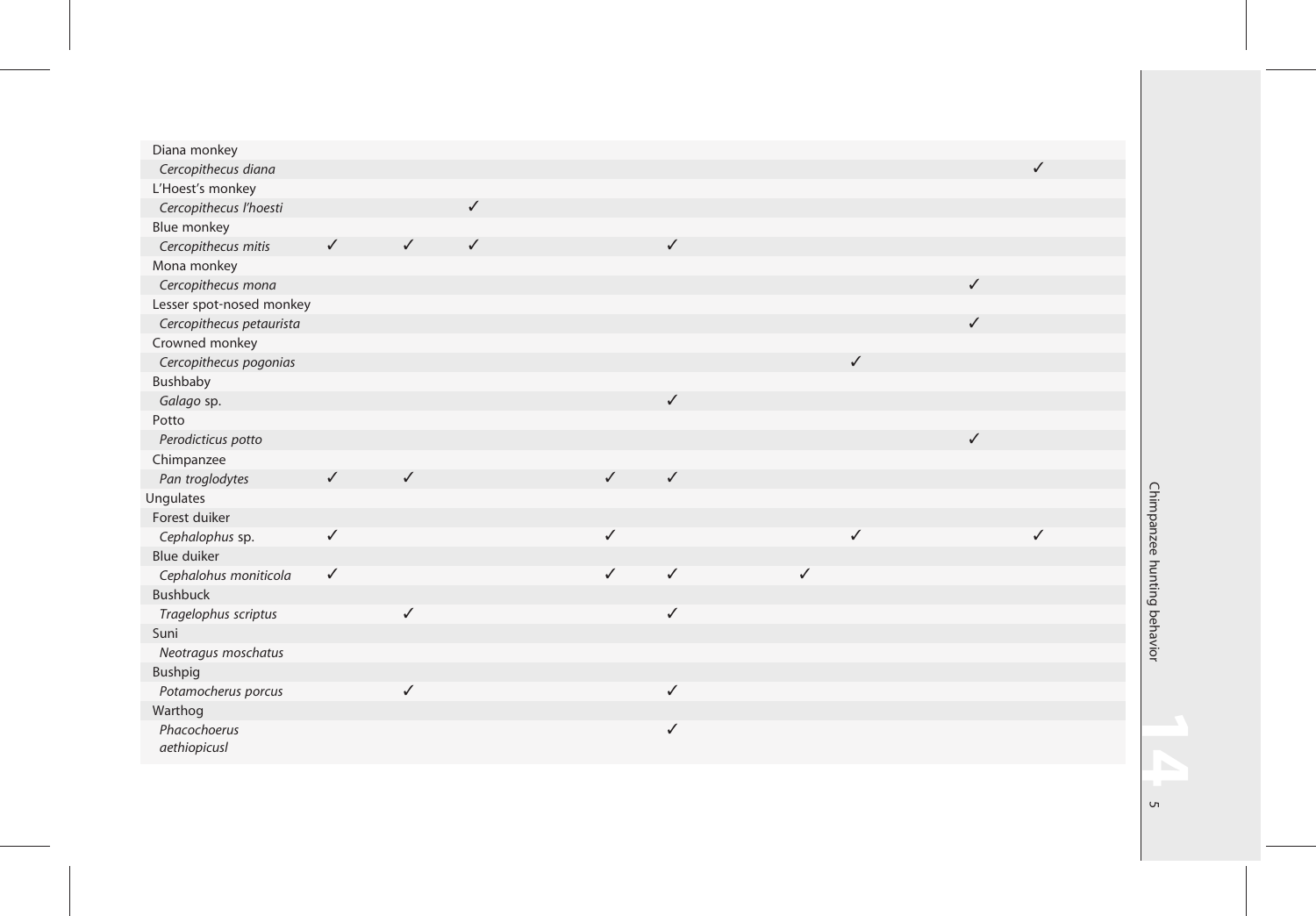$\circ$ 

#### **D** Table 14.1 (continued)

|                        | Pan troglodytes schweinfurthii |       |              | P. t.<br>troglodytes |       | P. t. verus   |         |      |              |                |               |                          |                |
|------------------------|--------------------------------|-------|--------------|----------------------|-------|---------------|---------|------|--------------|----------------|---------------|--------------------------|----------------|
|                        | <b>Budongo</b>                 | Gombe | Kahuzi       | Kasakati             | Ngogo | <b>Mahale</b> | Semliki | Lope | <b>Ndoki</b> | <b>Assirik</b> | <b>Bossou</b> | Taï                      | <b>Tenkere</b> |
| Others                 |                                |       |              |                      |       |               |         |      |              |                |               |                          |                |
| Giant elepant shrew    |                                |       |              |                      |       |               |         |      |              |                |               |                          |                |
| Rhynchocyon sp.        |                                |       |              |                      |       | ✓             |         |      |              |                |               |                          |                |
| Yellow-spotted hyrax   |                                |       |              |                      |       |               |         |      |              |                |               |                          |                |
| Heterohyrax brucei     |                                |       |              |                      |       |               |         |      |              |                |               |                          |                |
| White-tailed mongoose  |                                |       |              |                      |       |               |         |      |              |                |               |                          |                |
| Ichneumia albicauda    |                                |       |              |                      |       | ℐ             |         |      |              |                |               |                          |                |
| Civit                  |                                |       |              |                      |       |               |         |      |              |                |               |                          |                |
| Civettictis civetta    |                                |       |              |                      |       | ✓             |         |      |              |                |               |                          |                |
| Rodents (various spp.) |                                |       | $\checkmark$ |                      |       |               |         |      |              |                | $\checkmark$  | $\overline{\mathcal{L}}$ |                |
| Pangolin               |                                |       |              |                      |       |               |         |      |              |                |               |                          |                |

Populations (study sites) of chimpanzees are arranged by subspecies. A  $\checkmark$  indicates that the species has been recorded being killed or consumed. Not all species of prey are present at all sites.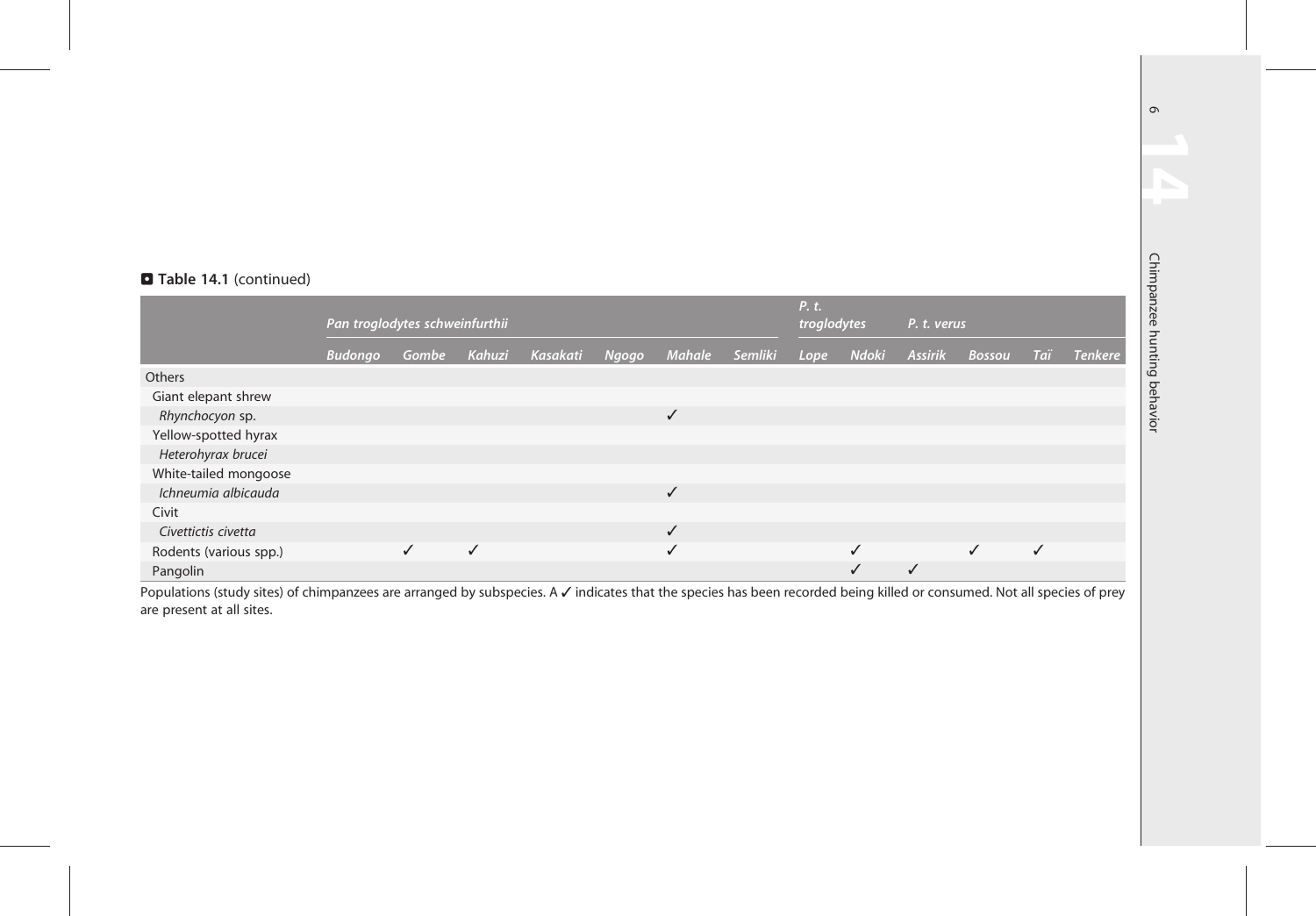two populations appear to differ from the others in that the chimpanzees also prey upon small ungulates, particularly blue duiker (Cephalophus monticola), to an appreciable degree: 34% of all prey in Mahale (Nishida et al. 1992) and 25% of all prey in Budongo (Newton‐Fisher et al. 2002). Data from Budongo are sparse, but recent observations support the idea that these chimpanzees do not demonstrate the extreme prey specialization seen in Taı¨ and Ngogo (Newton‐Fisher unpublished data). Forest ungulates, particularly duiker and bushpig, are in fact hunted by all the East African chimpanzee populations studied (Gombe: Goodall 1986; Mahale: Nishida et al. 1992; Budongo: Newton‐Fisher et al. 2002; Kibale: H. Sherrow personal communication), but do not appear to be regarded as prey by West African chimpanzees (Uehara 1997; Boesch and Boesch‐Achermann 2000). More research is needed on chimpanzee predation on ungulates.

Chimpanzee populations also appear to differ in their choice of the age and sex of prey. For the Tai chimpanzees, half of their colobus monkey prey were adults, mostly females (Boesch and Boesch‐Achermann 2000). This is in contrast to chimpanzees at Mahale and Gombe, where the vast majority of colobus prey were juveniles and infants (Goodall 1986; Uehara 1997) and some chimpanzee hunters target very young colobus monkeys, snatching them from their mothers (Stanford 1998). There is less information on the age and sex of non‐colobus prey. Among the ungulates, bushbuck are targeted only as infants (fawns), as typically are bushpig (piglets) (Goodall 1986). Age and sex estimates of duiker kills are more difficult to obtain, given that the prey is rapidly torn apart and consumed entirely by the chimpanzees, however it seems clear that chimpanzees are quite capable of killing adult blue duiker (personal observations).

### 14.2.3 Sex bias in hunting

Hunting by chimpanzees is a predominately male activity. Among the chimpanzees of the Ngogo community in the Kibale Forest, adult or adolescent males made 98.8% of all kills recorded between 1995 and 2000 (Watts and Mitani 2002). In two decades of data from Gombe, adult males were responsible for 91.5% of all kills (Stanford 1998). Female chimpanzees will and do hunt, however. Data from Gombe for 1977–1979 showed that females joined an average of 26% (median: 25%, range: 0%–67%) of red colobus hunts for which they were present, and those females that were more likely to join males in a hunt were also more likely to hunt when apart from the males (Goodall 1986). One female, Gigi, contributed 4% of the total kills (Stanford 1998). Any kills that females made during a mixed sex hunt were likely to be taken by males (Goodall 1986), which may in part explain female unwillingness to hunt when with males. Females may prey more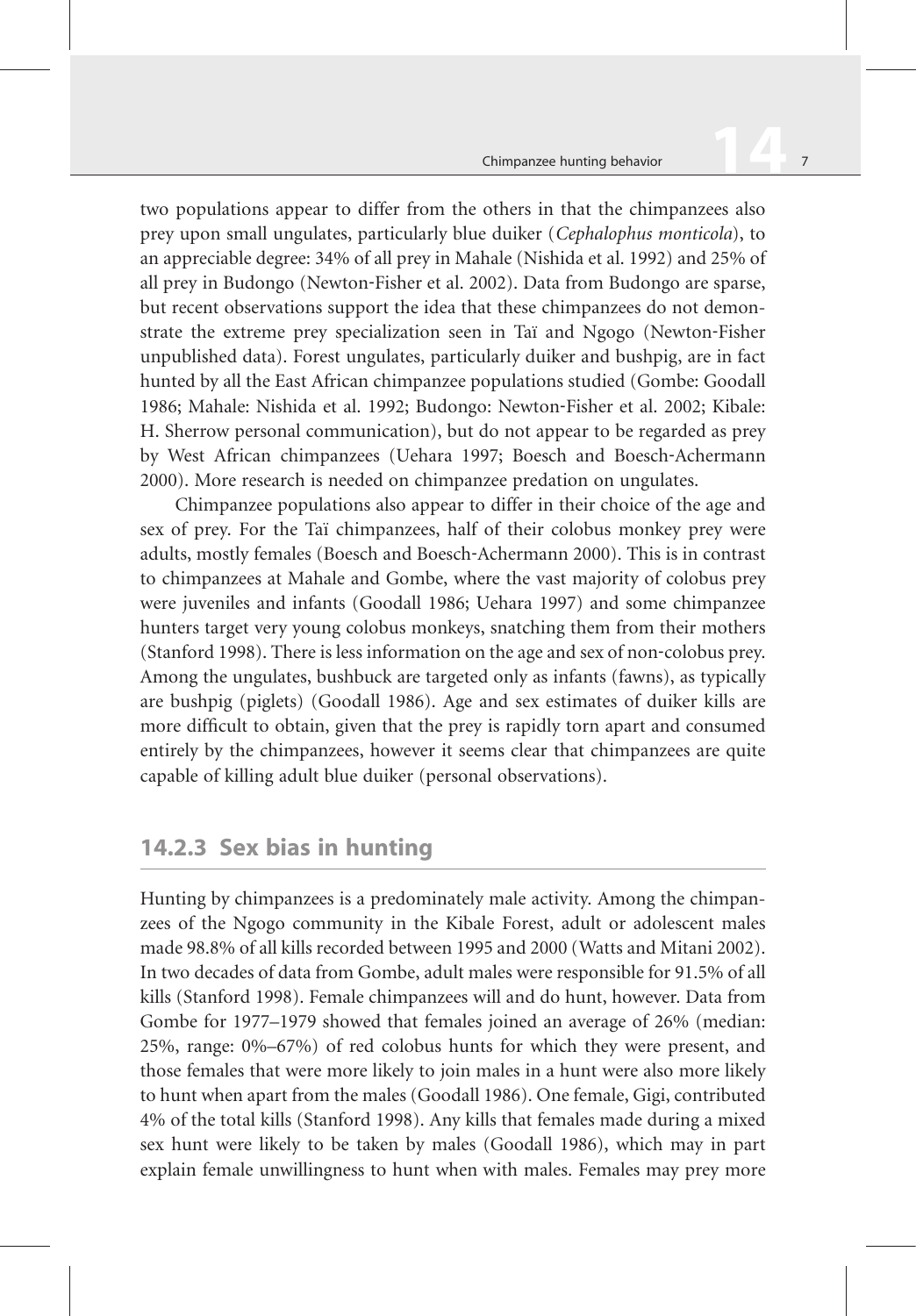on ungulates (Uehara 1997), but quantitative data are difficult to collect, in part due to the nature of ungulate hunting.

### 14.3 Hunting frequency

Detecting hunting in a chimpanzee population can be problematic, particularly, if the chimpanzees are poorly habituated. Typically in this situation, hunting is rarely if ever seen, and studies rely on finding animal remains, skin or bone, in chimpanzee feces (McGrew 1992). Unfortunately, sampling feces does not appear to be a reliable indicator of the occurrence of hunting; while the presence of remains can confirm that consumption does occur, little can be said about the frequency of consumption (cf. Uehara 1997). Long-term observations of habituated chimpanzees in the Taı¨ Forest have revealed a pattern of frequent hunting and consumption that is not mirrored in the pattern of prey remains found in fecal samples (Boesch and Boesch-Achermann 2000). Further, fecal sampling can say nothing about the number of hunting attempts that fail to secure prey, the division of the prey once obtained, or the relative importance of scavenging as a method of acquiring meat. Similar problems may also occur when hunting is actually rare, or when prey species are alerted or scared away by the presence of humans accompanying the chimpanzees, although in some cases chimpanzees may exploit their prey's fear of humans to increase hunting success (Goodall 1986; Boesch 1994).

### 14.3.1 Predation pressure

While in some populations chimpanzees appear to hunt only rarely, in other populations they are significant predators who may hunt at levels that appear to be unsustainable (Goodall 1986; Wrangham and van Zinnicq Bergmann Riss 1990). Estimates for Gombe suggest anything from 8% to 42% of the colobus population can be killed each year, with the number varying from year to year: 8%–13% (1973–1974: Busse 1977), 41.6% (1972–1975: Wrangham and van Zinnicq Bergmann Riss 1990), 16.8%–32.9% (1982–1991: Stanford et al. 1994), while at Tai during the 1980s, the figure was between 3% and 8% (Boesch and Boesch‐Achermann 2000). In contrast, the Mahale chimpanzees were estimated to kill only around 1% of the red colobus population each year during the 1980s (Boesch et al. 2002). Basabose and Yamagiwa (1997) estimate that the chimpanzees of Kahuzi-Biega kill 11%–18% of the Cercopithecus monkey population each year (predominately Cercopithecus mitis but also Cercopithecus l'hoesti). Hunting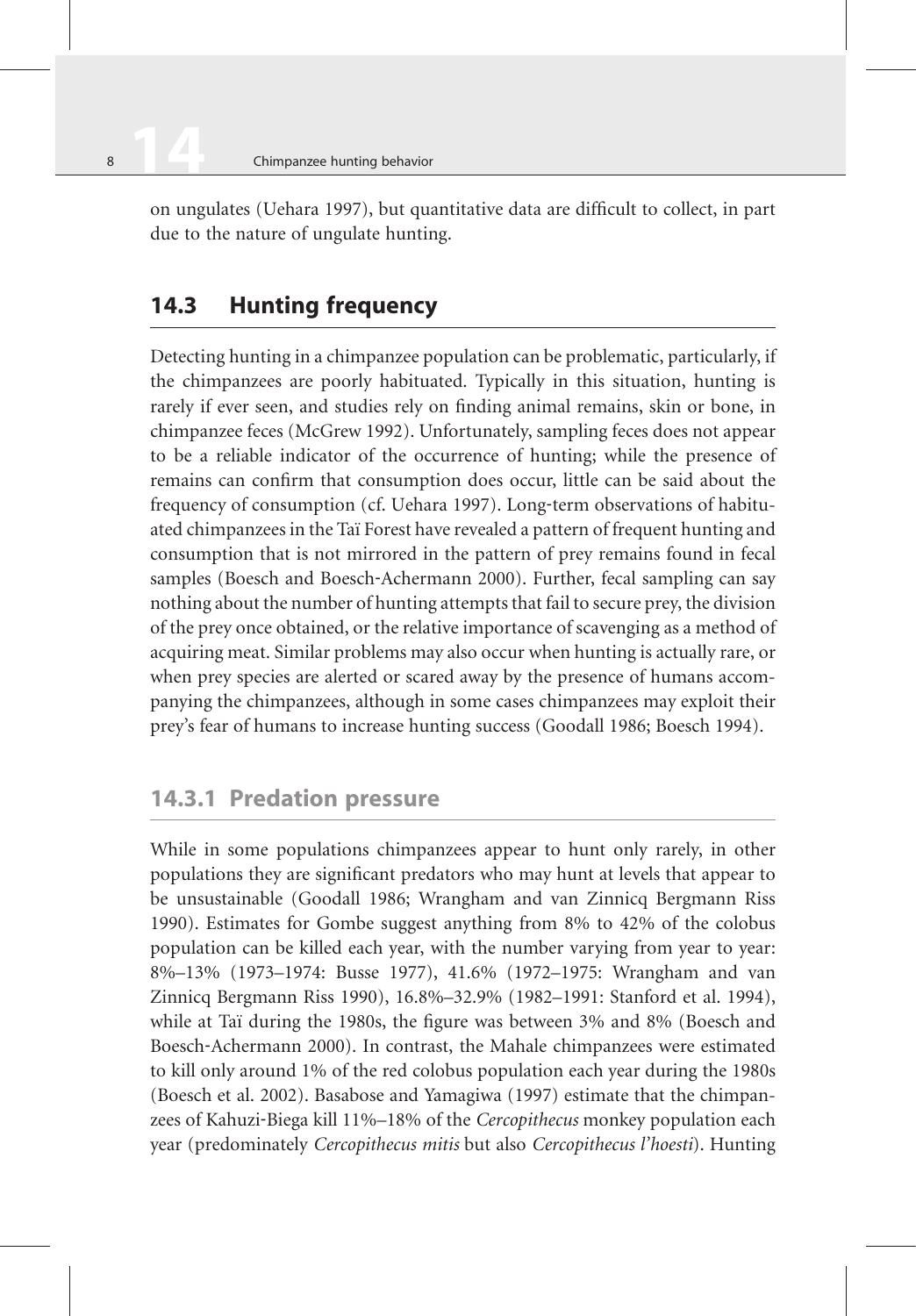of ungulates may also impose high levels of mortality. Wrangham and van Zinnicq Bergmann Riss (1990) estimated chimpanzee‐imposed mortality on bushbuck at 27% (although this figure includes bushbuck fawns killed by baboons and subsequently stolen by chimpanzees) and on bushpig at 7%, for populations in the Gombe National Park between 1972 and 1975.

These estimates, both for primates and ungulates, are based on comparing the number of kills with the population density of prey within the chimpanzee community's home range. There is potential for error in the estimates of each of these variables. If, for example, home range is overestimated (cf. Newton‐Fisher 2004), then predation pressure will be underestimated, while underestimating the number of potential prey will inflate the estimate of predation pressure (Wrangham and van Zinnicq Bergmann Riss 1990).

### 14.3.2 Variation in hunting frequency

Such estimates of hunting frequency and predation pressure, however, disguise wide variation. Within a single community, the total number of hunts can vary from month to month and year to year. Across populations, chimpanzees appear to have hunting ''seasons,'' during which the number of kills increases either as a result of more hunting or more successful hunting, or both. For the chimpanzees at Gombe, Mahale, and Taï, this hunting season falls toward the end of the year, peaking in September and October. At Gombe, this corresponds to the later part of the dry season (Stanford 1998). At Mahale, the peak is slightly later, reaching into November and appears to coincide with the end of the dry season and the first rains of the wet season (Takahata et al. 1984). Preliminary work at Budongo suggested a dry season (December to February) peak in hunting activity (Newton‐Fisher et al. 2002), but subsequent work has failed to confirm this idea (Newton‐Fisher unpublished data).

The hunting behavior of the Ngogo chimpanzees does not appear to correspond to timing of rainfall, but hunting seasons instead occur during periods of fruit abundance (Watts and Mitani 2002) that are not correlated with rainfall (Mitani et al. 2002). Similarly, the hunting season at Mahale occurs when more fruit is available (Uehara 1997). At Taï, the hunting season runs from mid-August to mid‐November, between periods of low and high fruit abundance and ending when chimpanzees switch to highly calorific *Coula edulis* nuts from which they gain sugar, protein, and fat. The peak in hunting is also in September and October, but this is during the wet season at the time of greatest rainfall (Boesch and Boesch‐Achermann 2000).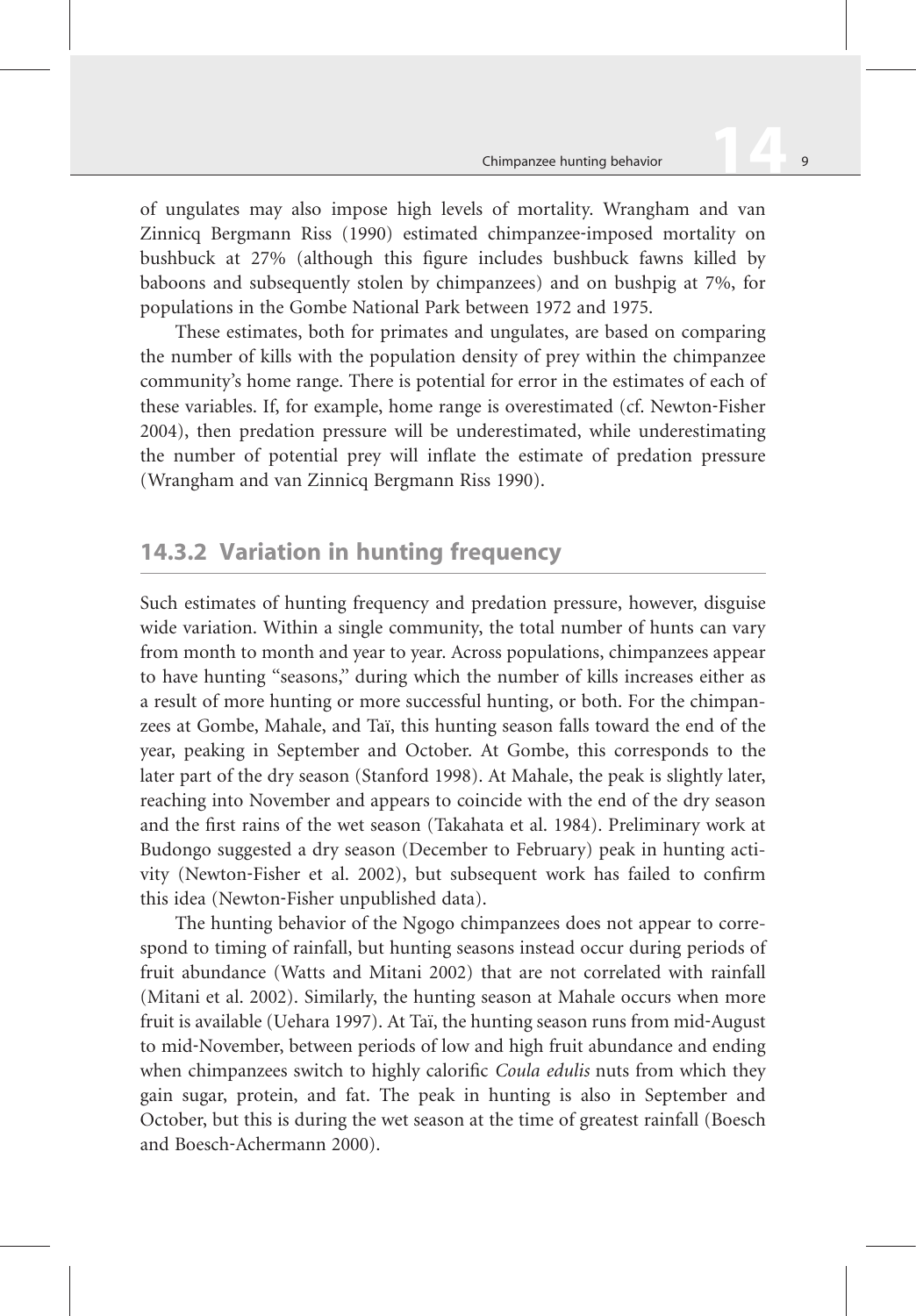In addition to these seasonal changes, hunting frequency within a single community varies between years. Such changes might be related to changes in the abundance of prey species or the number of chimpanzees who might hunt. A comparison of hunting success for Mahale chimpanzees between the 1980s and early to mid 1990s showed a threefold increase in the percentage of the red colobus population killed by the chimpanzees, rising from around 1% to at least 3% of the population per year (Boesch et al. 2002). This seemed to accompany an expansion in the red colobus population. Hunting success then fell in the later part of the 1990s, following a drop in the number of chimpanzees in the study community (Boesch et al. 2002). A similar drop in hunting was seen following a decrease in the number of adult males in the study community in the Taï Forest (Boesch and Boesch‐Achermann 2000). Chimpanzees may also experience greater hunting success when individuals with a flair for hunting are present. These individuals demonstrate both a high willingness to hunt and a consistently high probability of success (Goodall 1986; Stanford 1998; Boesch and Boesch-Achermann 2000).

### 14.3.3 Hunting binges

A further source of variation in hunting frequency within a community is the occurrence of hunting "crazes" (van Lawick-Goodall 1968) or "binges" (Stanford 1998). These are periods during which the chimpanzees hunt ''almost daily'': more than three hunts in a 7‐day period, with chimpanzees appearing to hunt on contact with prey (Stanford 1998). In the Kasekela (Gombe) community, 23 binges were recorded between 1990 and 1995. The longest of these lasted 74 days and consisted of 38 observed hunts and at least 76 kills, all red colobus. Correcting the number of kills for observation time suggests that over 100 colobus monkeys were killed during this 74‐day period (Stanford 1998). The Ngogo chimpanzees went on a 57‐day hunting binge in 1998, during which they hunted 22 times, killing 69 red colobus, 1 mangabey (Lophocebus albigena), and 1 red duiker (Cephalophus sp.). Only 4 of these 22 hunts were unsuccessful, including two attempts to hunt black and white colobus (Colobus guereza). This and other hunting binges at Ngogo coincided with major fruit crops, and most hunting occurred when large parties of males were traveling together (Watts and Mitani 2002). Large parties with high numbers of males also seem to be linked to hunting binges at Gombe (Stanford 1998). Large numbers of chimpanzees traveling together suggests that fruit is particularly abundant, and so hunting binges at Gombe may also be linked to periods of food abundance.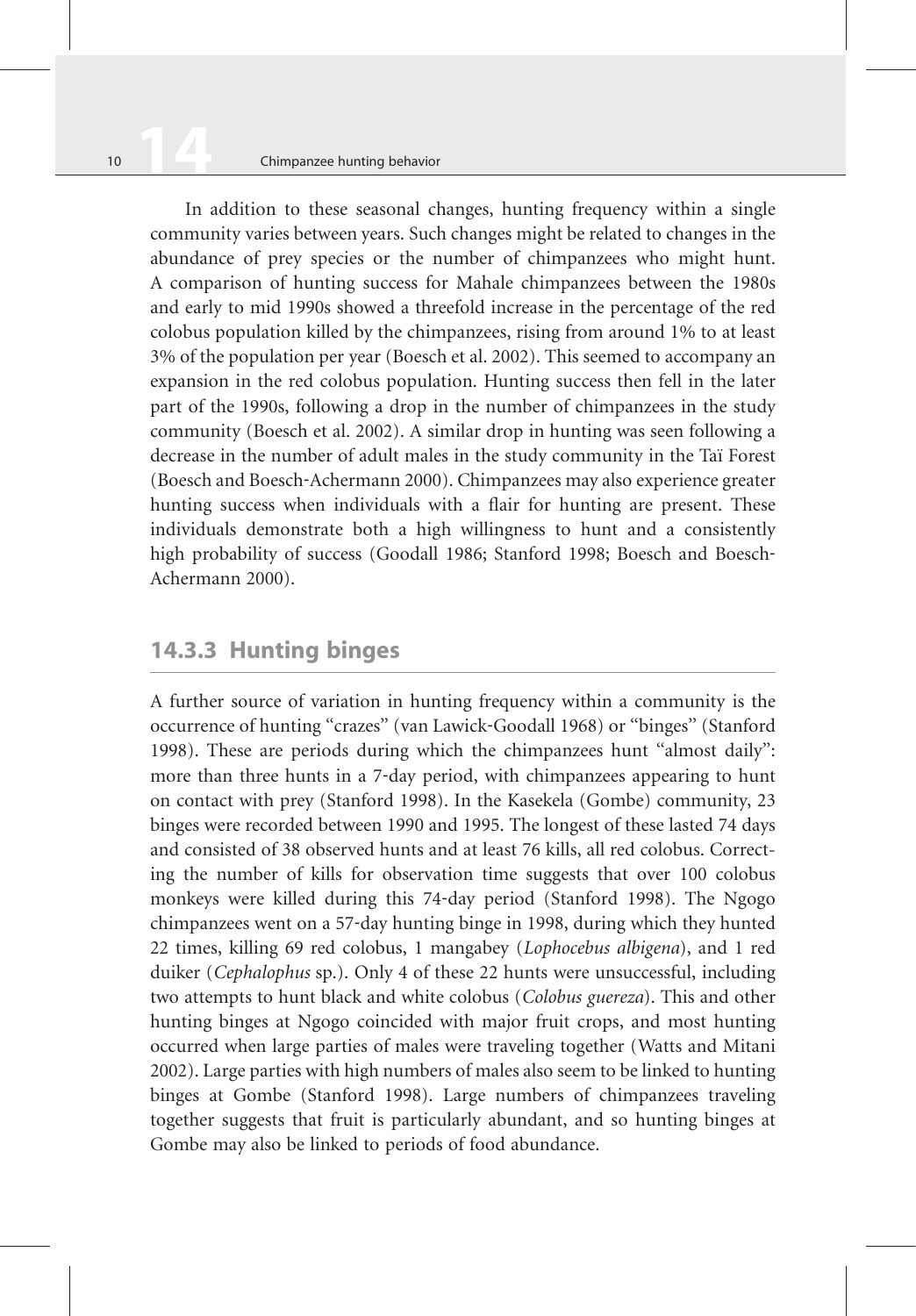#### 14.4 How do chimpanzees hunt?

Many of chimpanzee hunts are opportunistic, in that chimpanzees appear to decide to hunt after encountering prey during the course of normal foraging activities and travel around the home range. This seems to be the typical pattern at Gombe (Goodall 1986; Stanford 1998) and at Ngogo (Mitani and Watts 2001). In contrast, chimpanzees in Taï appear to search actively for prey, listing for the vocalizations of either colobus monkeys or of Diana monkeys (Cercopithecus diana) with whom the colobus are frequently associated (Boesch 1994; Boesch and Boesch‐Achermann 2000).

Chimpanzees hunt without the use of tools or weapons, although there are a few reports of rocks or branches being hurled, possibly in an attempt to panic defensive formations of adults (Goodall 1986), and tools (sticks and leaves) are sometimes used to aid in the processing of the carcass (McGrew 1992).

During a hunt, prey are typically chased, seized, and then killed either by a bite, disembowelment or by being torn apart (Goodall 1986). Hunts may yield single or multiple kills. Between 1973 and 1981, Gombe chimpanzees made multiple kills in 37.5% of colobus hunts; most of these were two kills per hunt. A typical colobus hunt at Gombe will produce two (Watts and Mitani 2002) or three (Stanford 1998) kills and at Ngogo, four kills (Mitani and Watts 2001). Single kills seem to be more usual for Taï chimpanzee hunts (Stanford 1998), although these will typically be of adult monkeys (mean number of kills per successful hunt: 1.2; Watts and Mitani 2002).

Chimpanzees will hunt alone and in the company of others. Solitary hunts occur rarely at Taï (16% of hunts: Boesch and Boesch-Achermann 2000) and Mahale (28% of hunts: Takahata et al. 1984; Uehara et al. 1992), while they are more common at Gombe (64% of hunts: Busse 1978; Teleki 1973) where the chimpanzees appear to be highly effective solo hunters. Boesch (Boesch 1994) calculated that Gombe chimpanzees had a success rate of 50% when hunting alone, capturing an average of 1.6 kg of prey within 7 min of hunting. In contrast, his estimate for the success rate of lone hunters at Taï was only 13%, yielding an average of 9.5 kg of prey within 39 min of hunting. The forest canopy is lower and more broken at Gombe than it is at Taï, which may make it easier for lone chimpanzees to isolate colobus monkeys and so allow them to capture and kill their prey more often and more quickly (Boesch 1994). This idea is supported by data from Ngogo, where chimpanzees were more likely to hunt when encountering prey in, or close to, areas with broken or no tree canopy than when in primary forest (Watts and Mitani 2002).

Group hunts are often a case of individual chimpanzees making their own efforts in a collective setting, perhaps exploiting the panic in the prey produced by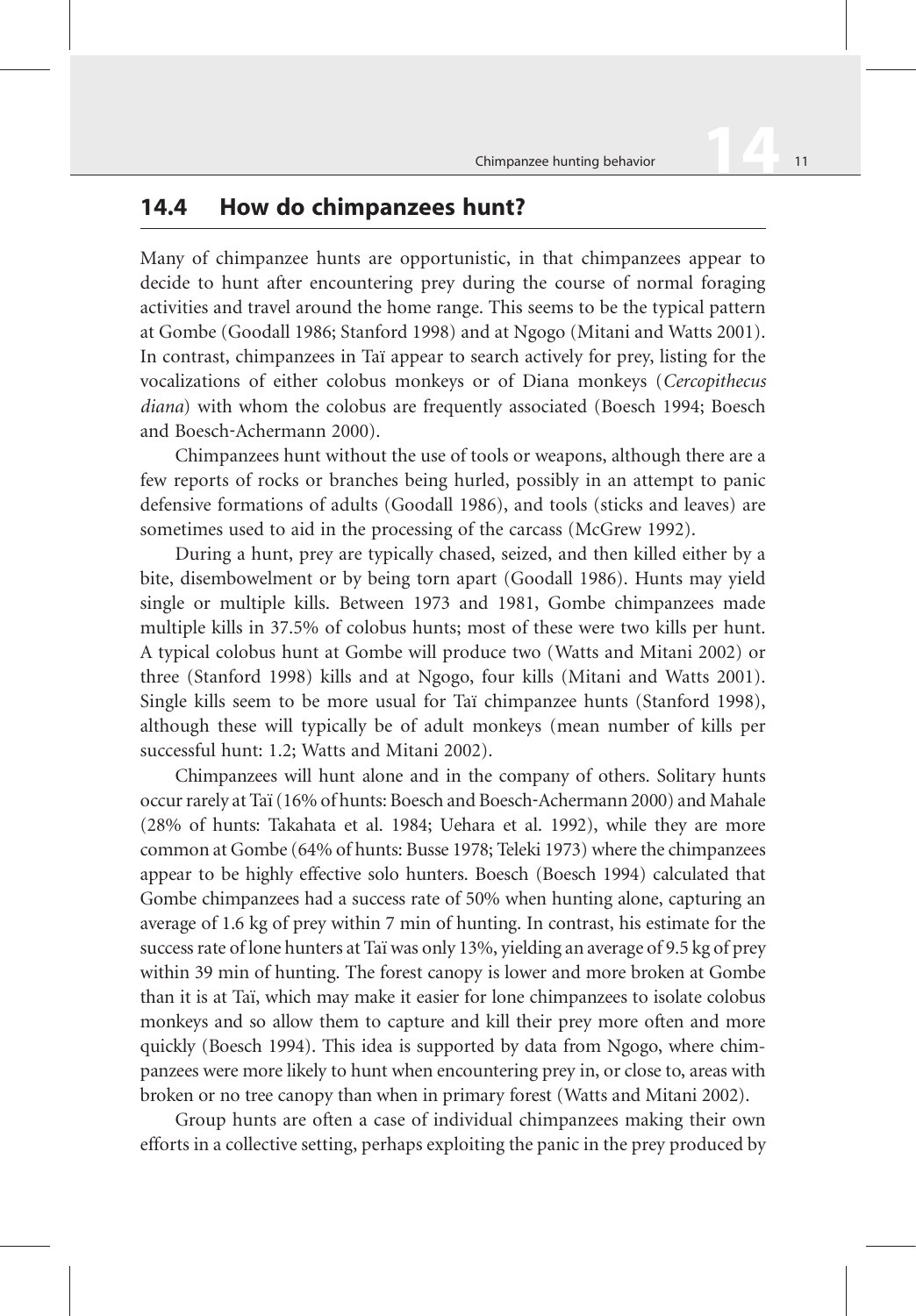the presence of multiple hunters, and reacting to the actions of other chimpanzees. Collaborative hunting, where males taking particular roles such as ''drivers'' and ''blockers'' (Boesch and Boesch 1989), appears to be the primary form of hunting among the Taï chimpanzees (77%: Boesch and Boesch-Achermann 2000) but is rare among the East African chimpanzees (Boesch 1994; Stanford 1998; Boesch and Boesch‐Achermann 2000; Watts and Mitani 2002). A division of roles between those that pursue the prey and those that wait on the ground to capture monkeys that fall from the canopy is, however, fairly common among East African chimpanzees.

### 14.4.1 Cooperative hunting?

There is little consensus over the extent to which chimpanzee hunting is cooperative. To the extent that chimpanzees take different roles, and are responsive to one another's behavior during a hunt, there is good evidence for social cooperation, but to demonstrate that chimpanzee hunting is functionally cooperative, individuals need to do better when hunting as a group. Thus, if cooperation occurs, hunting attempts should be more successful when more individuals take part, or at least certain number of hunters should be more successful than solitary hunters. At Gombe, Ngogo, and Tai, the probability of killing prey during a red colobus hunt increases with the number of hunters present, but this appears to be a simple effect of more hands grabbing at the monkeys; there does not appear to be an additional effect from males working together (Stanford 1998). At none of these sites does the mass of prey per individual hunting correlate with the number of males hunting (Stanford 1998; Watts and Mitani 2002), although Gombe chimpanzees do gain a higher return (greater mass of prey per hunter) when more than seven are hunting together (Stanford 1998). Many male chimpanzees hunting together may be able to overwhelm the defensive strategies of the red colobus, and reduce the opportunities for panicked monkeys to escape. Among Taï chimpanzees, the number of hunters is strongly correlated with the mass of prey caught because the likelihood of capturing an adult monkey increases but gains per hunter peak at four males (Stanford 1998), presumably because most hunts terminate after the first kill.

The hunting of ungulates is less well described. Bushpigs are probably the most difficult of ungulate prey. Chimpanzees are wary, if not fearful, of the adults and they retreat to the trees in the face of aggression by adult pigs. At Gombe, chimpanzees have been described using stealth to seize piglets before the adults are alerted to their presence, and also of using aggressive displays to panic the adults, capturing piglets either in the confusion or if abandoned by adults that run off (Goodall 1986).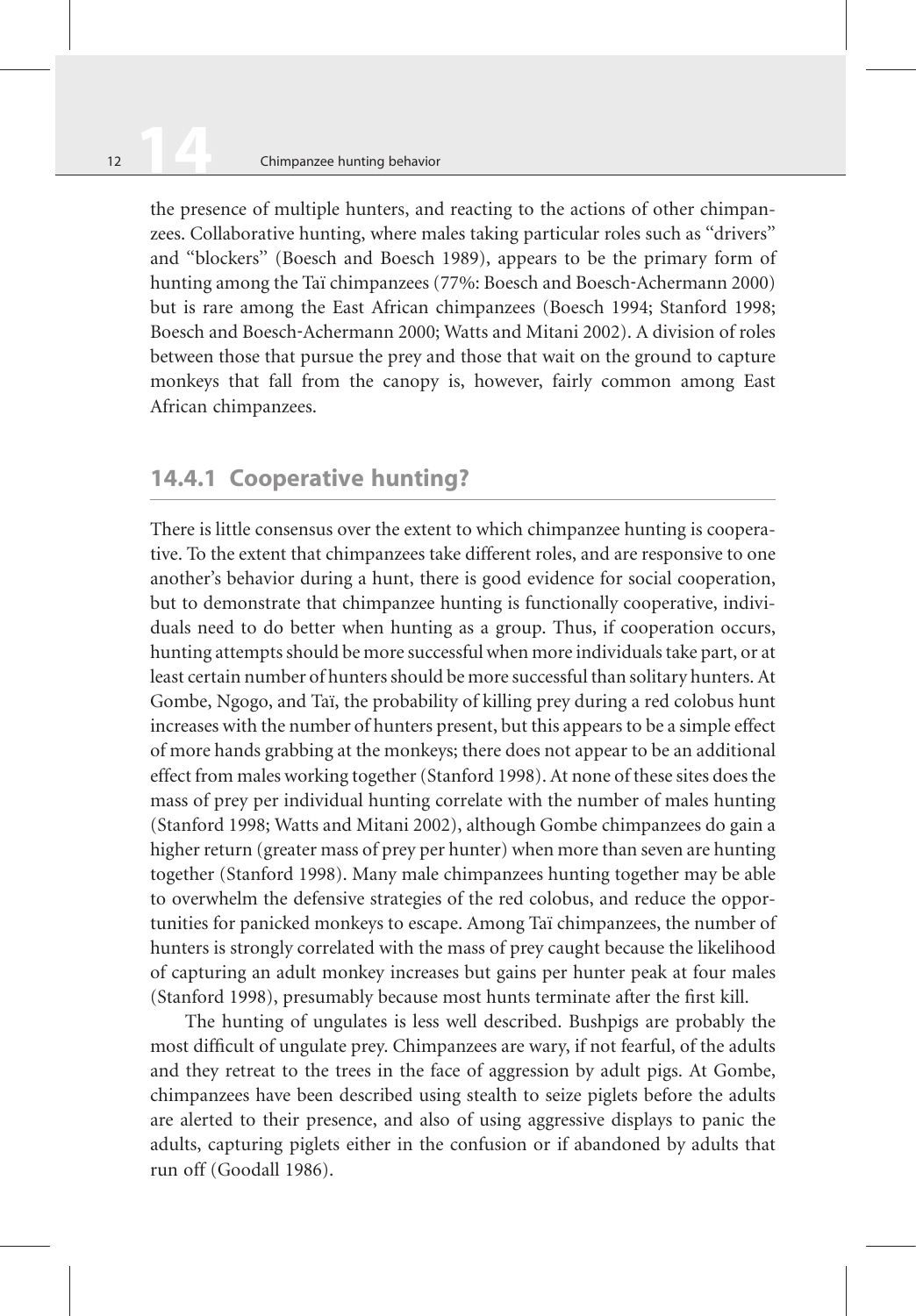Bushbuck fawns hide in dense cover as an antipredator strategy, while adults typically freeze or flee. Chimpanzees search for hiding fawns when their attention is drawn to particular areas by the presence of adult bushbuck or possibly auditory or olfactory cues. A captured fawn's mother may be aggressive toward chimpanzees, but this is difficult to determine as human presence causes them to flee (Goodall 1986). Duiker captures are typically opportunistic, with chimpanzees seizing them if they come within reach. Chimpanzees sometimes show interest in duiker vocalizations (personal observations) but the extent to which they search for duiker is unclear.

### 14.4.2 Scavenging

Chimpanzees are reluctant scavengers. Only a handful of reports exist of scavenging, acquiring meat from an abandoned carcass. Most of these observations concern the sizing of fresh kills from other predators, a behavior often labeled piracy (Goodall 1986; Uehara 1997; Stanford 1998), although plundering, the forcible stealing of goods, might be more appropriate term. At Gombe, chimpanzees have been recorded stealing fresh kills from baboons (Morris and Goodall 1977; Goodall 1986), and at Budongo, the body of infant blue monkey (Cercopithecus mitis) was stolen from the adult blue monkey who killed it (Newton-Fisher et al. 2002). Boesch and Boesch-Achermann (2000) report three instances of Taï chimpanzees robbing eagles of red colobus captures while the monkeys were still alive, and a further four instances of chimpanzees eating the kills of eagles; presumably these were recently killed monkeys, but this information is not reported. Given that chimpanzees are quite willing, if they can steal or beg part of the carcass, to eat prey that chimpanzees other than themselves have killed, it is not surprising that they are similarly willing to take fresh kills from other species.

True scavenging, however, appears particularly rare. In 36 years of observation at Gombe, fewer than 20 instances have been recorded (Stanford 1998), and at least 9 of these (all red colobus) are likely, or known, to be previous chimpanzee kills (Goodall 1986). Similar low rates have been recorded at Mahale; seven cases in over 25 years of observation: six ungulates and one red-tailed monkey (Cercopithecus ascanius) (Hasegawa et al. 1983; Uehara 1997). Scavenging has not been reported from Taï: Boesch and Boesch-Achermann (2000) record ten encounters with fresh carcasses, none of which were eaten by the chimpanzees.

Most encounters with fresh carcasses result in apparent curiosity-type behaviors in the chimpanzees, with no indication that the chimpanzees regard these carcasses as a source of meat. Stanford (1998) reports an observation from Gombe of a juvenile male briefly chewing on 1‐ or 2‐day‐old colobus meat that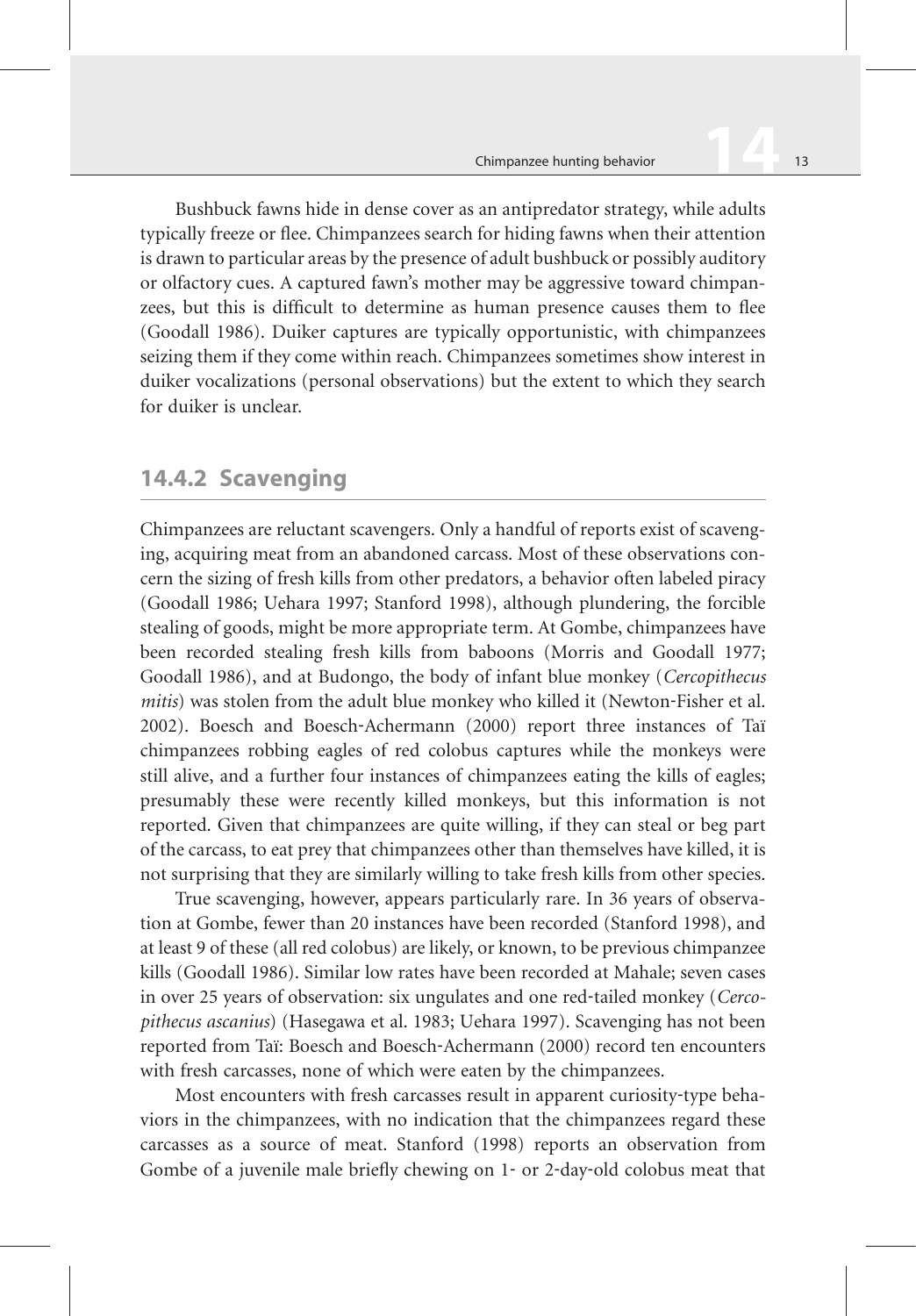was ignored by the adults, and Muller et al. (1995) record a further observation, from the same community, of a party of chimpanzees encountering a dead bushbuck, presumed to be killed by a leopard. The chimpanzees showed strong curiosity over the carcass, even grooming it, and one female rolled around inside the eviscerated carcass, but they did not feed (Muller et al. 1995). In contrast, chimpanzees at Mahale did feed on the carcasses of two adult bushbuck thought to be the remains of leopard kills (Hasegawa et al. 1983).

### 14.5 Meat eating

All populations of chimpanzees subsist on a primarily frugivorous diet. Typically, fruit constitutes 60%–80% of the time spent feeding (Gombe: 63%, Wrangham 1977; Kibale: 79%, Wrangham et al. 1996; Budongo: 64.5%, Newton‐Fisher 1999a). This is supplemented by leaves, primarily, as well as other plant materials. Even in communities that hunt frequently, such behavior constitutes a very small portion of the time spent foraging. Watts and Mitani (2002) recorded 131 predation episodes in 6 years at Ngogo (1.8 hunts per month) while Boesch and Boesch‐Achermann (2000) recorded 413 hunts in a 12‐year period at Taı¨ (2.9 hunts per month). Nevertheless, chimpanzees do hunt, kill, and consume meat, and competition over the division of the kill can be high.

### 14.5.1 The value of meat

A single carcass can represent a sizable resource, despite substantial variation between species. Colobus guereza adults weigh up to 23 kg, although Ugandan populations may not reach this size, while the western black and white colobus (Colobus polykomos: adult male body weight: 8–12 kg) is smaller and similar in size to the eastern red colobus (Piliocolobus tephrosceles: adult male body weight up 13 kg). The western red colobus (Piliocolobus badius) are lighter, with an adult body weight of only 5–10 kg (Kingdon 1997).

Commonly, the entire animal is consumed, including bones and skin, and chimpanzees will compete for the smallest scraps. The chimpanzees will therefore be consuming not only the protein‐rich flesh, but also fat, notably from the brain, and bone‐marrow, together with minerals present in the blood and bones (Stanford 1996; Stanford 1998).

The quantity of meat, including the associated elements of the carcass, consumed by some individuals may be relatively significant. In good hunting years, the total amount of meat consumed may be more than double that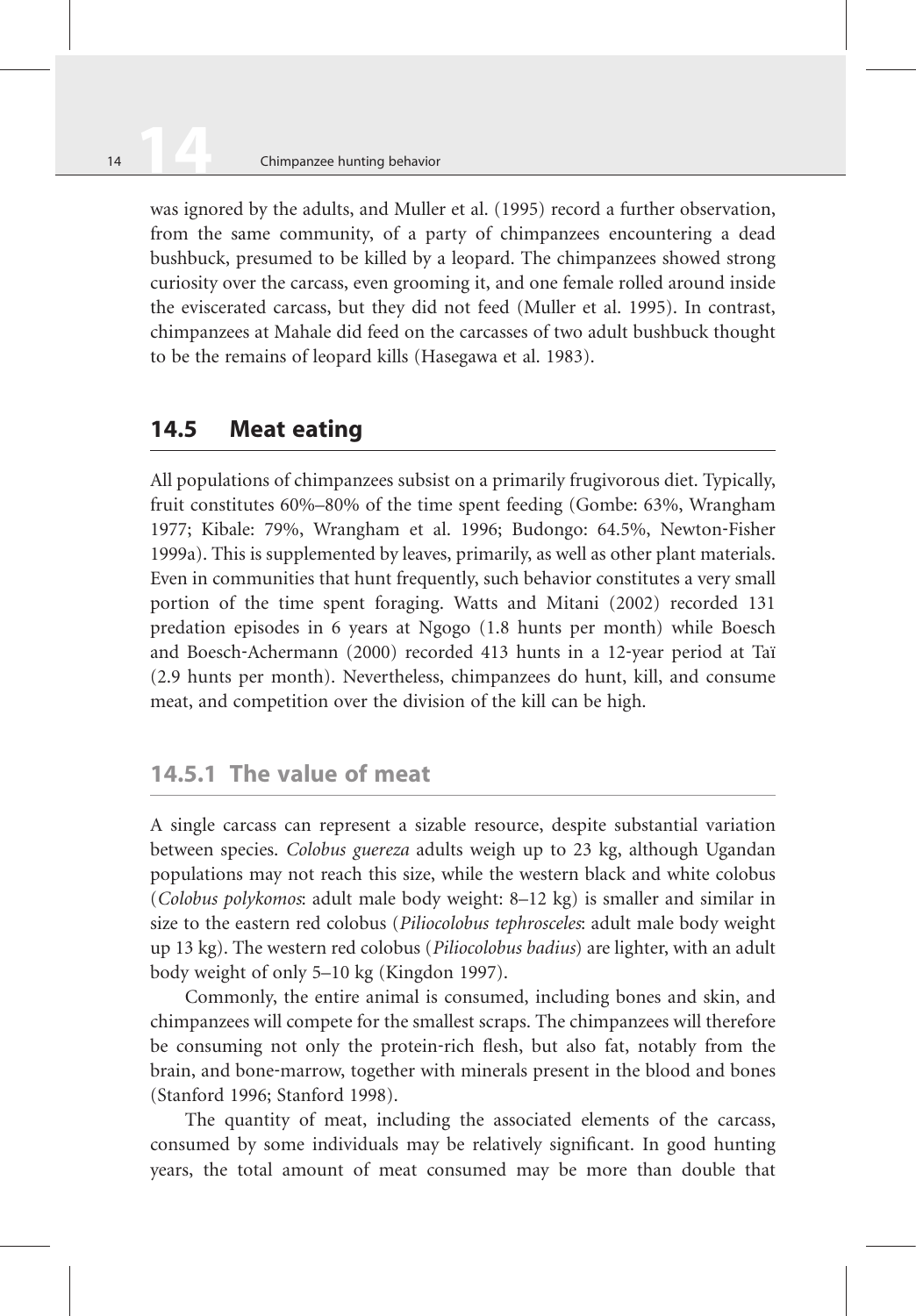consumed in poorer years. The 45 Gombe chimpanzees of the Kasakela community in 1992 consumed over 500 kg of red colobus meat, and their total meat consumption for the year was probably close to 700 kg. The previous year (1991), colobus meat consumption was less than 200 kg, and in 1988, this figure was less than 150 kg (Stanford 1998). Averaged over years, the level of consumption in the 1980s and 1990s seems similar to the estimate of 441 kg of meat per year for the same community in the 1970s (Wrangham and van Zinnicq Bergmann Riss 1990; Stanford 1998).

Boesch and Boesch‐Achermann (2000) estimate that, averaged across the year, male Taı¨ chimpanzees consume 186 g per day, while females consume 25 g per day. Their estimates for Gombe chimpanzees, similarly averaged, are 55 g per day for males and 7 g per day for females. These are similar to estimates made by Stanford (1998) of 70 g per day for males during peak hunting season and by Wrangham (1975) of 22 g averaged over males and females.

Meat therefore appears to be a valuable resource to chimpanzees, although there are exceptions. Captured prey may be only partly eaten before being discarded. In the Taı¨ Forest, adult cercopithecine monkeys have been treated in this way (Boesch and Boesch‐Achermann 2000). At Gombe, chimpanzees have been observed discarding captured adult red colobus in favor of pursing immature monkeys (Boesch 1994; Stanford 1998) and giving a carcass to another individual in order to hunt again (Goodall 1986). In the Budongo Forest, an adult male chimpanzee captured and killed an elephant shrew (Rhynchocyon sp.) but took only a single bite before discarding the carcass (Newton‐Fisher unpublished data), and the bodies of infant chimpanzees killed by adults are sometimes only partially eaten before being handed on to another individual or discarded completely (Newton‐Fisher 1999b). Furthermore, any kills made during a group hunt are typically divided in some way among some or all of the chimpanzees present.

### 14.5.2 Begging and food sharing

Following a kill there is commonly a degree of competition for the meat, the intensity of which reinforces the idea that chimpanzees desire and value meat. If the chimpanzee in possession of the carcass has companions, these individuals will attempt to acquire part of the carcass. More dominant individuals may attempt to steal the entire carcass for themselves. Others will sit around the possessor and beg for a share of the meat. Begging individuals seem to exert a lot of pressure both by their presence and by their harassing gestures and vocalizations. Chimpanzees unwilling to share will commonly move away from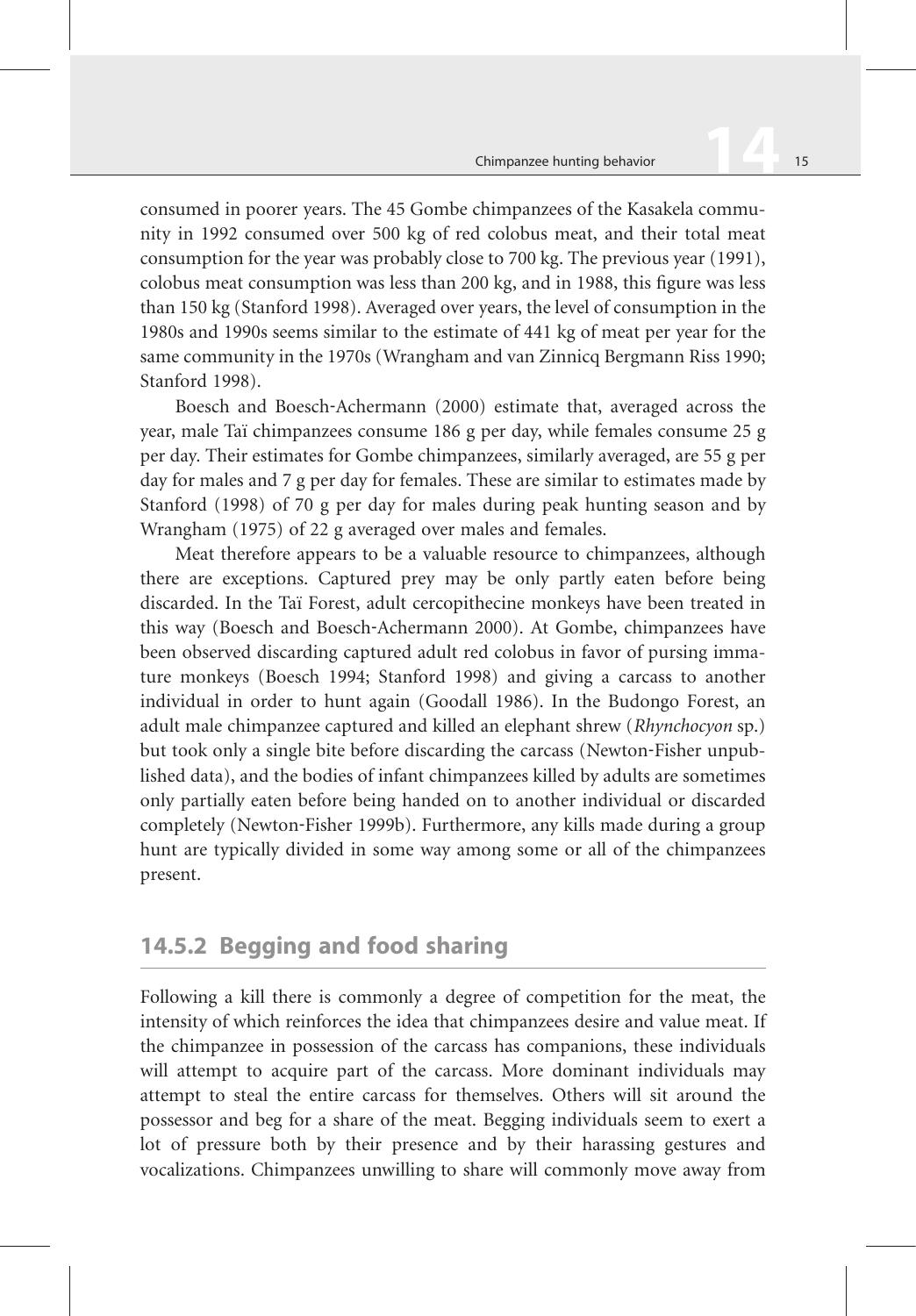the crowd of begging individuals, although they are likely to be followed. When harassed by one or two others, a chimpanzee may simply turn its back toward them to avoid them reaching toward the carcass.

Sharing of the carcass can be either an active or passive process. Most sharing is passive and ranges from an individual patiently scrounging the scraps that fall from a carcass as the possessor feeds, through harassment of the owner of carcass by gestures and vocalizations, to an individual who is not in possession of the kill taking a portion of carcass without the use of aggression. Active sharing is less common and involves the individual who possesses the carcass handing part, or all, of the carcass to another chimpanzee. There are a number of theories to explain why food should be shared, and the patterns of sharing observed. These including tolerated theft, reciprocity, kin selection, mutualism, buy‐off, and harassment. As they apply to chimpanzees, these theories have been discussed elsewhere (de Waal 1989; Mitani and Watts 2001; Fruth and Hohmann 2002; Stevens 2004; Stevens and Gilby 2004).

Patterns of sharing appear to differ between West and East African chimpanzees. In the Taı¨ Forest, West African chimpanzees tend to divide the kill among the individuals who participated in the hunt. Older and more dominant males gain a greater share of the meat, but hunters tend to receive more than nonhunters, even when socially subordinate. The amount of meat obtained by females is not dependent on participation in the hunt, but females will support hunters over nonhunters when there is competition (Boesch and Boesch-Achermann 2000). In East Africa, at Gombe (Stanford 1998), Mahale (Nishida and Hosaka 1996), Ngogo (Mitani and Watts 2001), and Budongo (Newton‐ Fisher unpublished data), chimpanzees use a different strategy for the division of the carcass. Males tend to monopolize the carcass and share only with particular adult females and other adult males, biasing their sharing toward alliance partners.

The sharing strategy employed by West African chimpanzees may oblige them to hunt adult monkeys. Collaborative group hunting appears necessary to increase hunting success and to reduce the time spent hunting in a habitat that favors escape by the prey but may only work if males are rewarded for participating in the hunt (Stanford 1998). Colobus monkeys are smaller in West Africa than they are to the East, which might make targeting juveniles unprofitable if the meat has to be shared among all hunters.

For East African chimpanzees, the larger body size of the colobus monkeys may pose a greater hazard and East African chimpanzees show greater fear of adult colobus monkeys than do those in West Africa. Adult colobus monkeys can successfully threaten and rout chimpanzees, chasing them from trees on occasion (Nishida et al. 1979; Goodall 1986; Boesch and Boesch 1989). Given that the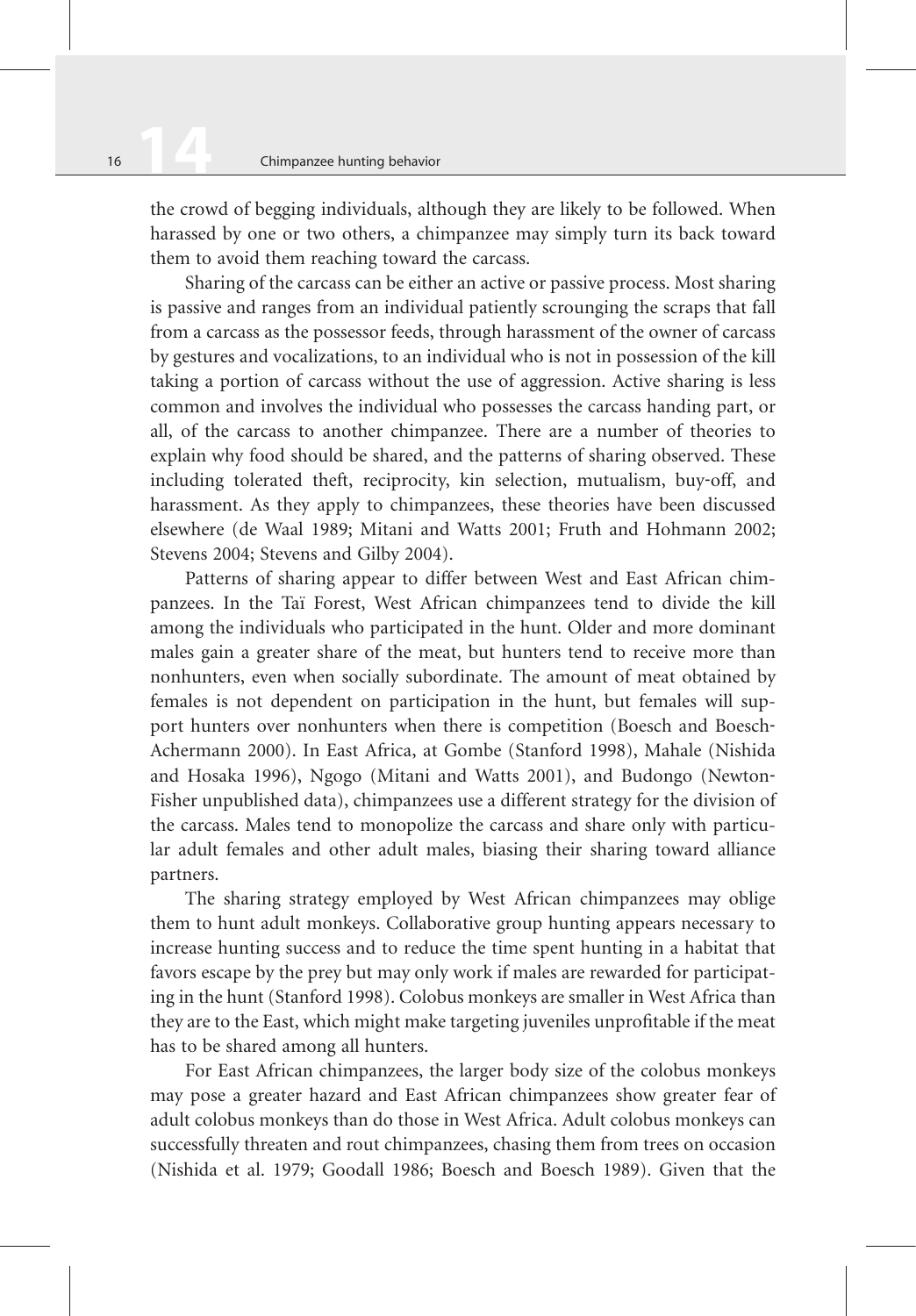strategy adopted by East African chimpanzees of targeting juvenile and infant chimpanzees appears to be profitable (Boesch 1994), the additional costs of targeting adult monkeys together with the more Machiavellian sharing strategy may make hunting adult monkeys a less attractive and unnecessary option.

### 14.6 Why do chimpanzees hunt?

Meat is a nutritious food and it seems likely that chimpanzees who eat meat, particularly those males who consume relatively large quantities, gain nutritional benefits. Nevertheless, the frequency of consumption varies from individual to individual, month to month, year to year, and between populations. Chimpanzees are omnivores, carnivory does not appear to be critical for survival or reproduction, and various theories have been advanced to explain the occurrence of their hunting behavior.

### 14.6.1 Hunting for nutrition

Early views of chimpanzee hunting favored the view that hunting was driven by nutritional demands. Teleki (1973) proposed that Gombe chimpanzees may hunt to compensate for nutritional shortfalls, given the strong seasonality at this site. The body weights of Gombe chimpanzees are lower during the dry season (Williams et al. 2002), which may to be the consequence of low‐food availability, and hunting at Gombe is more pronounced during the dry season than it is during the wet season (Stanford 1998). A nutritional perspective was also emphasized by Wrangham (1975), with a similar view emerging from research at Mahale (Takahata et al. 1984).

### 14.6.2 Hunting for trade goods

The nutritional content of meat and associated tissues, together with the fact that it is both divisible and portable, means that each portion has an inherent value and can be either consumed or given to another individual. Meat can thus be considered a commodity that can be traded with other individuals for other goods or services, which for chimpanzees are likely to be biases in future social interactions such as support in agonistic confrontation or increased levels of grooming. Such a ''biological markets'' (Noe and Hammerstein 1995) perspective is implicit in two further theories concerning chimpanzee hunting, both of which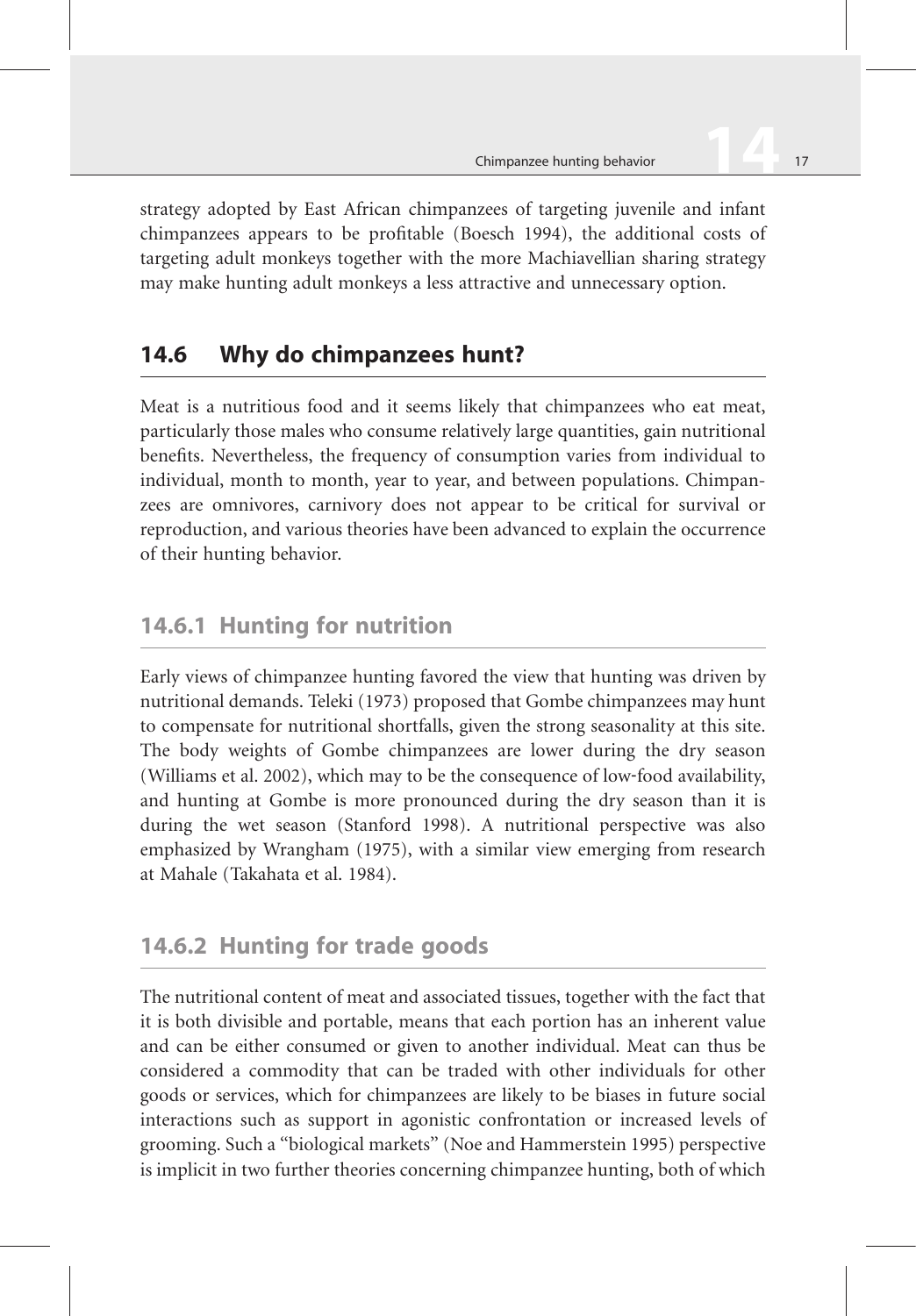see an adaptation in the nonrandom sharing of kills, with hunting simply the most common behavior that provides access to carcasses.

The first of these, labeled "meat-for-sex" by Mitani and Watts (2001), was also proposed by Teleki (1973). He noted that cycling females with conspicuous ano‐genital swellings tended to receive meat from adult males more frequently than did females without these sexual swellings, and suggested that males shared meat with females in exchange for sexual access. Swollen females are attractive to males (Dixson 1998) as the swellings generally indicate approaching ovulation, although females will also show swellings when pregnant (Wallis and Lemmon 1986). Supporting evidence for this hypotheses was provided by Stanford (1998) who found that, at Gombe, the presence of a swollen female in a party of chimpanzees was the best predictor of a hunt occurring when encountering a group of red colobus, and reported five observations of females begging for meat from males, and only being given part of the kill after copulating.

The other theory that involves using prey as a trade good is the "male-socialbonding'' hypothesis. Nishida (Nishida et al. 1992; Nishida and Hosaka 1996) provided data to support the idea that males trade meat with other males in order to develop and maintain the alliances that play an important role in male–male competition for status. Mitani and Watts (2001) showed that, at least for the Ngogo chimpanzees, while the presence of a female with a sexual swelling was a significant predictor of the decision to hunt, this was an artifact of the relationship between the presence of such females and the number of adult males, and that it was the number of adult males alone that predicted hunting. They also showed that males shared reciprocally, at least when considering all pairs of males simultaneously, and that there was a positive association between sharing of carcasses and support in agonistic coalitions (Mitani and Watts 2001; Watts and Mitani 2002).

### 14.6.3 Hunting to assess reliability

Male chimpanzees vary in their hunting ability, as demonstrated by the proportion of hunts that they join, the number of kills that they make, and their success at hunting alone (Stanford et al. 1994; Stanford 1998; Boesch and Boesch-Achermann 2000; Watts and Mitani 2002). Among the Ngogo chimpanzees, and potentially elsewhere, good hunters are also more frequent members of the territorial patrols that monitor and probe boundaries with neighboring communities. Furthermore, males that hunt together patrol together, and the frequency of joint patrolling is correlated with the frequency with which males form coalitions and the amount of grooming between them (Watts and Mitani 2001;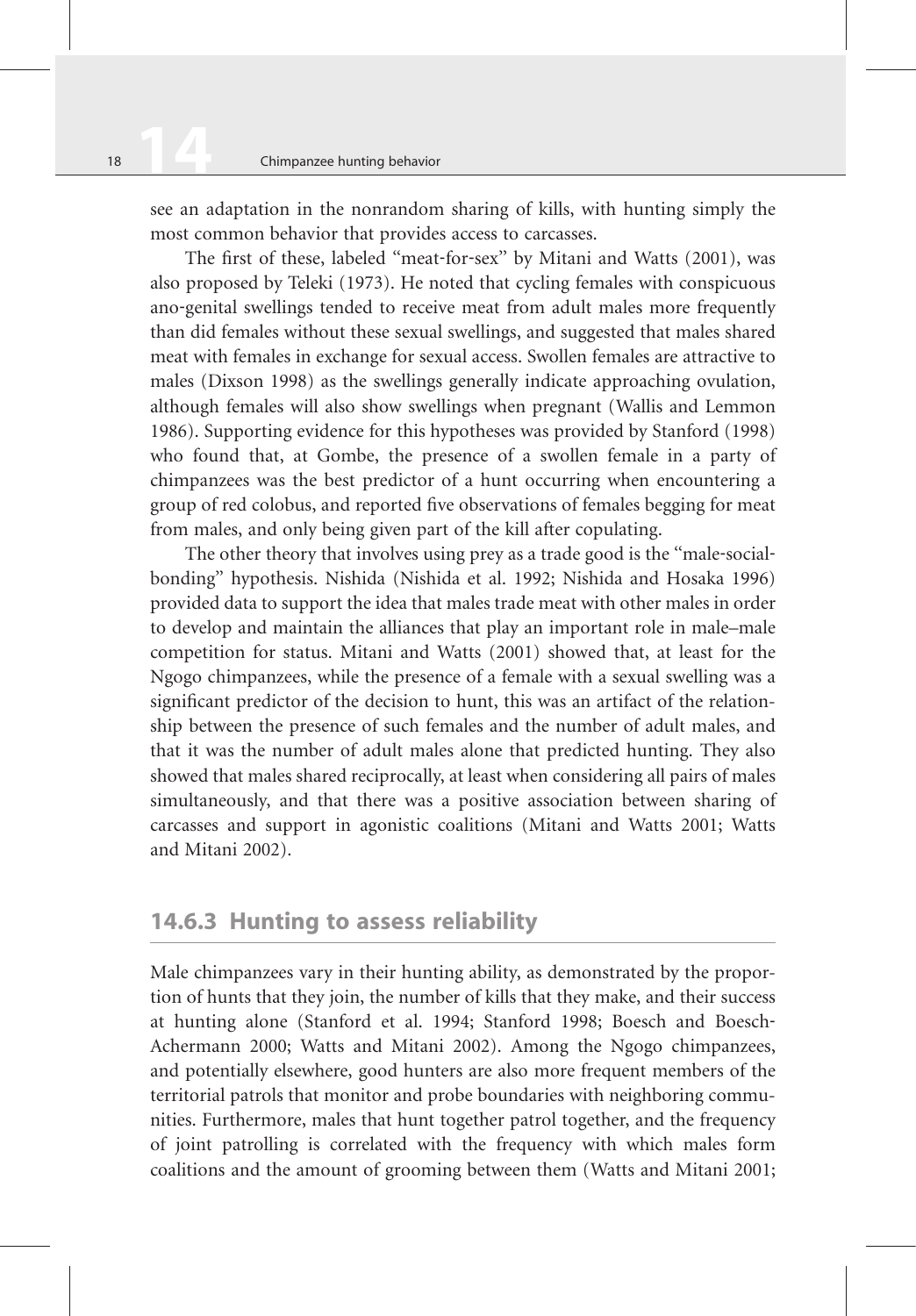Watts and Mitani 2002). This leads to the hypothesis that hunting itself may have a function that is independent from acquiring meat: it demonstrates risktaking and allows males to assess the reliability of others when faced with danger (Watts and Mitani 2001). This is essentially a refinement of Kortlandt's (1972) ''hunting‐to‐display‐social‐prowess'' hypothesis. Given the risks associated with patrolling and intercommunity encounters (Goodall et al. 1979; Boesch and Boesch‐Achermann 2000; Muller 2002), such assessments may be important for male chimpanzees. This hypothesis may be important in relation to the "showoff" hypothesis proposed to explain hunting behavior in human males (Hawkes 1991; Hawkes and Bird 2002).

### 14.6.4 So who do chimpanzees hunt?

This question, which addresses the adaptive value of hunting, remains to be answered. It is only recently that quantitative analyses comparing the different hypotheses have been undertaken (Mitani and Watts 2001) and, while there are efforts to draw together results from different populations (Uehara 1997; Boesch et al. 2002), systematic analyses have yet to be applied across populations.

The possibility that chimpanzees achieve nutritional benefits directly from hunting cannot be easily dismissed. The necessary nutritional studies quantifying chimpanzee diet have not been conducted, and for either of the tradegoods hypotheses to operate, there must be a nutritional gain to the individuals who receive and consume parts of the carcass. If there were not, the carcass would hold no value and could not be traded. The particular hypothesis that chimpanzees switch to hunting to compensate for nutritional shortfalls finds little support from the only direct test: Mitani and Watts (2001) found that Ngogo chimpanzees hunted more frequently as fruit became more abundant, suggesting that chimpanzees are more likely to hunt when they have enough surplus energy. This makes sense if hunting is energetically costly, and individuals risk not gaining enough meat following division of the kill to offset such costs.

Whether this relationship between food abundance and frequent hunting applies to all populations of chimpanzees remains to be determined, but hunting seasons do coincide with fruit abundance in Mahale (Takahata et al. 1984; Uehara 1997), although apparently not at Taı¨ (Boesch and Boesch‐Achermann 2000) where chimpanzees may gain shares of the kill that depend on their participation in hunting (Boesch 1994). If the Taï chimpanzees capture and kill a sufficiently large prey in each hunt, and if they can rely on this system of dividing the meat, then net nutritional gains would accrue to all participants.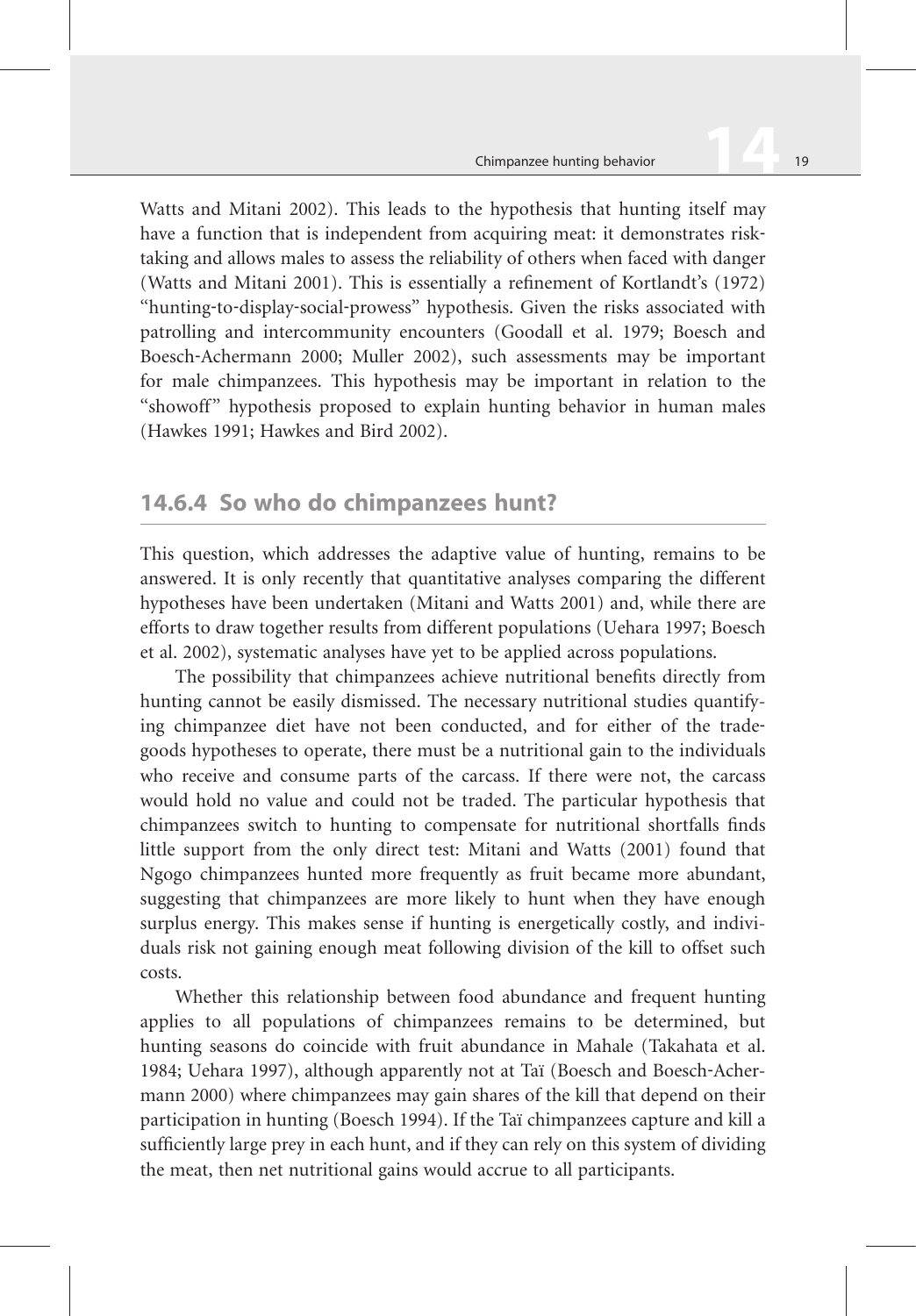At Gombe, the relationship between seasonal changes in body weight and condition and hunting remains intriguing, although Stanford (1998) concludes that the nutritional shortfall hypothesis is unlikely to explain hunting in this population. Prey are typically small, often immature monkeys, and division of the kill is unequal. As a result, hunters cannot rely on recouping lost energy.

It appears that East African chimpanzees, at least, hunt to gain meat but not to compensate for nutritional shortfalls. This meat is used as a commodity and traded with others. While the "meat-for-sex" and "male-social-bonding" hypotheses are commonly presented as alternatives (Mitani and Watts 2001; Watts and Mitani 2002), they may be alternate, context-dependent, outcomes of the same social strategy. The "meat-as-commodity" hypothesis proposes that chimpanzees hunt to gain possession of a commodity (part or all of an animal carcass) which has economic value within chimpanzee society (Stanford 1998). They can then trade this to further whatever proximate goals are most pressing, providing meat to allies when they have need of them or to females in an effort to coerce their mating behavior.

At Gombe, the presence of a female with a sexual swelling was the best predictor of hunting and this remained true when the effect of number of males in the party (also a predictor of hunting) was removed. Males shared food with swollen females, and in some cases shared only after copulating (Stanford 1998). At Ngogo, by contrast, the number of males was the best predictor of hunting and the presence of swollen females was not a significant predictor once the effect of the number of males was removed. Males of this community did preferentially share meat with swollen females, but did not copulate with those females after sharing at a level above chance, and did not gain a larger share of matings if they shared with a female, comparing female cycles in which the male shared with those in which he did not (Watts and Mitani 2002). It is not clear, however, whether Ngogo males shared before or after copulating; Gombe males were described as withholding meat until the female copulated.

If the "meat-as-commodity" hypothesis holds, then these apparently contradictory findings on the reasons for chimpanzee hunting can be reconciled. If the immediate proximate benefits for the males possessing the meat differed between the two communities, males would be predicted to use their ''trade goods'' in different ways. Important factors are likely to include the number of males in the community and the intensity of within‐community competition for status, which will translate into the opportunities and necessity for alliance formation, respectively. The two communities differ markedly in this respect. The Gombe community in the early 1990s numbered 45 individuals, with 8 adult males (Stanford 1998), whereas the Ngogo community (in the late 1990s) numbered in excess of 140 individuals, including 24 adult males (Mitani and Watts 2001). Other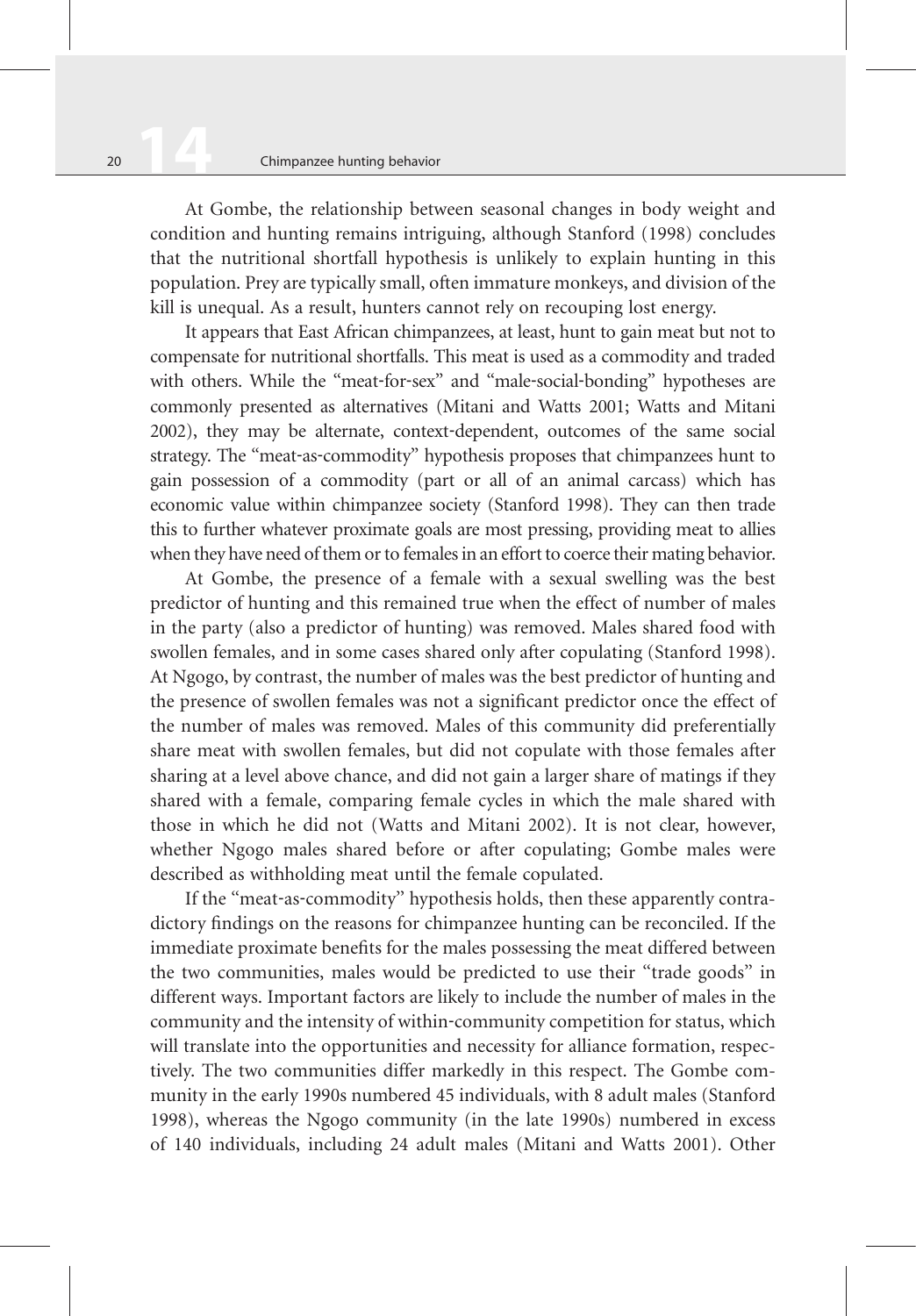Chimpanzee hunting behavior 14 14 21

important factors may include the degree to which males can coerce female mating behavior through other means, and differences in female mating strategies. For example, if Gombe females are nutritionally stressed during the dry season, they may be prepared to compromise a promiscuous mating strategy by providing sex in return for even the smallest scraps of food. McGrew (1992) showed that those females who were more successful at getting meat had greater numbers of surviving offspring. Ngogo females may not be under the same pressure, and they may place less value in male‐controlled meat. Testing whether "meat-for-sex" and "male-social-bonding" are different proximate outcomes of the same adaptation awaits future research.

Nutritional gain appears to be sufficient to explain hunting in West African chimpanzees (at least at Taï: Stanford 1998) but only if the carcass is divided among the hunters. Given that 47% of individuals sharing in a carcass appear to cheat the system (Boesch and Boesch‐Achermann 2000), the possibility that other factors influence hunting needs investigation. The "hunting-as-risk-assessment" hypothesis might apply to the monkey-hunting specialists of the Tai Forest, as is appears to apply to the Ngogo chimpanzees, although it will be necessary to disentangle ''hunting‐as‐risk‐assessment'' from ''meat‐for‐allies'' in testing the relative importance of these two ideas at both sites.

### 14.7 Conclusions

Chimpanzees are not the only primates that hunt vertebrate prey. Baboons (Papio spp.) also hunt opportunistically, targeting small ungulates (Morris and Goodall 1977; Strum 1987). Among New World primates, capuchin monkeys (Cebus spp.) prey upon a variety of species with Cebus capucinus, perhaps best studied, showing a focus on squirrels, infant coatis, and birds (Rose 1997; Rose et al. 2003), while some squirrel monkeys (Saimiri sp.) hunt bats (Boinski and Timm 1985; Souza et al. 1997).

Among the great apes, vertebrate predation appears to be rare or absent among gorillas and orangutans, but bonobos (Pan paniscus), the phylogenetic sister species to chimpanzees, do hunt vertebrates. Recorded prey species including black and white colobus (Colobus angolensis), red-tailed monkeys (Cercopithecus ascanius) (Sabater Pi et al. 1993), flying squirrels (Kano and Mulavwa 1984), and forest duiker (Cephalophus spp.) (Hohmann and Fruth 1993; Fruth and Hohmann 2002). Hunting by bonobos typically occurs at a lower rate than in chimpanzees: Fruth and Hohmann (2002) report only 9 kills in 46 months of observation, 7 of which were duiker.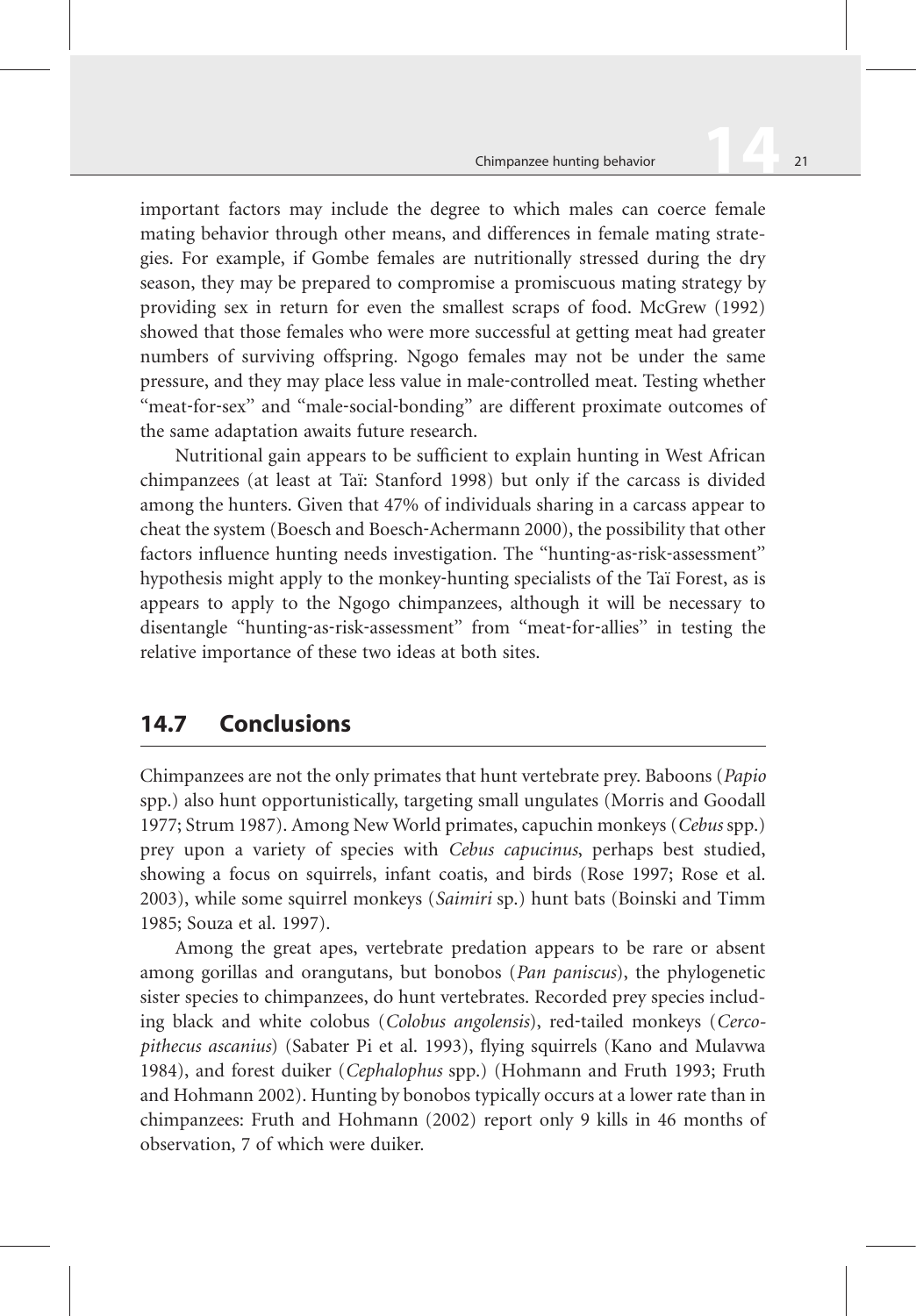While hunting is thus not unique to chimpanzees among the primates, it does appear to be a ubiquitous aspect of their behavior, occurring in all populations studied thus far. The picture that has emerged from these studies is one of diversity but with some common themes. Across populations, hunting is a predominately male activity. Chimpanzees hunt a variety of vertebrate prey, but there is a common focus on medium-sized mammals, particularly primates, and especially colobus monkeys. Red colobus appear to be the preferred prey, although the species (and body size) of red colobus varies across Africa. Chimpanzees appear to impose significant predation pressure on their main prey species, but the intensity and frequency of hunting varies between populations and from month to month within single communities. Hunting is typically opportunistic on encountering the prey, although there is some evidence of chimpanzees searching for prey. Hunts can be solo or group efforts, and the degree to which individual chimpanzees hunt together varies between East and West African populations. This appears to be related to the way the kill is divided following the hunt. In West Africa, the kill tends to be shared according to participation in the hunt and individual hunters collaborate, taking different roles, whereas in East Africa, the kill is typically divided tactically, with the male in possession of the carcass trading parts of it with females for sex, providing the meat after copulating, or with other males for future coalitional support and group hunts are more akin to individual efforts to secure prey occurring simultaneously.

It is important to recognize that this picture comes from detailed systematic studies of only a handful of communities (Gombe, Mahale, Taï, Ngogo). Comparable systematic studies of hunting by chimpanzees in other populations are lacking, although some data are available from almost every population studied. In addition, much of the research effort has focused on chimpanzees and red colobus monkeys. Far less is known about chimpanzee hunting of other species and the nature and importance of hunting in populations that are not sympatric with red colobus. Certainly, chimpanzees without red colobus to hunt appear to hunt less frequently (Basabose and Yamagiwa 1997; Newton‐Fisher et al. 2002), and it is unclear what impact low levels of hunting, providing fewer carcasses to share and consume, have on patterns of chimpanzee behavior. If one goal of studying chimpanzee hunting behavior is to shed light on the behavioral ecology of the hominines then addressing the shortcomings in current data is a priority.

The ubiquitous nature of chimpanzee hunting, the common occurrence of food sharing, and the diversity in the patterns of these behaviors, together with the close phylogenetic relationship between chimpanzees and humans, ensure that consideration of chimpanzee hunting is essential in any discussion of the role played by meat eating and food sharing in the behavioral ecology of early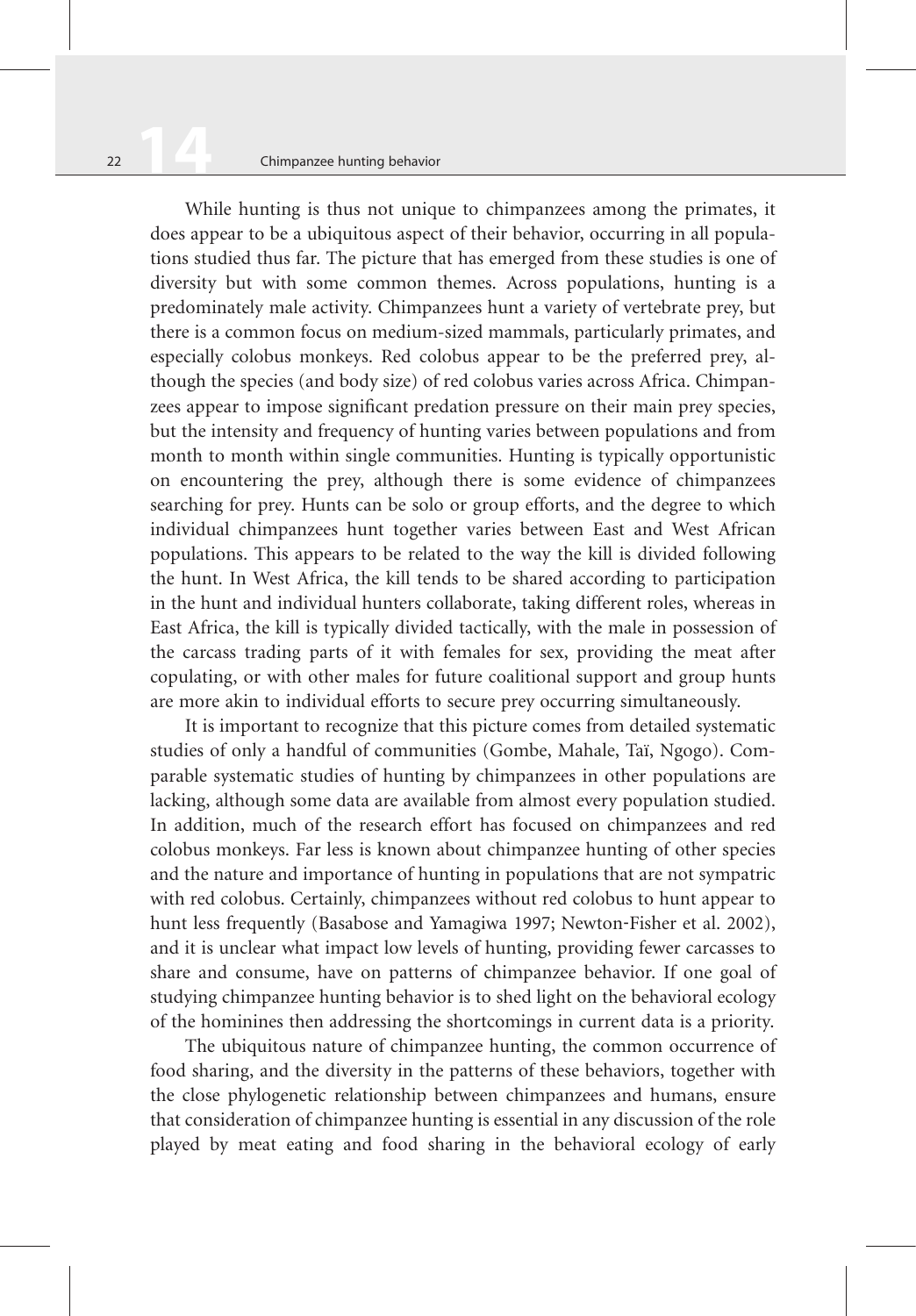hominine species. The radiation of early hominines encompassed a number of species with different morphologies, and it seems likely that these hominines showed both within and between species variation in habitat and behavioral ecology (Foley 1997). The chimpanzee-red colobus system may be a useful model for some of this variation, but it remains necessary to understand the role of hunting and meat eating across chimpanzee populations, including those with an impoverished resource base. Already it is clear that different populations target different arrays of species, specialize or generalize their choice of prey, and hunt and use meat in different ways. Future studies of new populations are likely to increase this picture of diversity, and systematic tests of the hypotheses for hunting and meat sharing will clarify both why chimpanzees hunt and the importance of this behavior for the study of human evolution.

### References

- Aiello LC, Wheeler P (1995) The expensive tissue hypothesis: The brain and the digestive system in human and primate evolution. Curr Anthropol 36: 199–221
- Alp R, Kitchener AC (1993) Carnivory in wild chimpanzees, Pan troglodytes verus, in Sierra Leone. Mammalia 57: 273–274
- Basabose K, Yamagiwa J (1997) Predation on mammals by chimpanzees in the montane forest of Kahuzi, Zaire. Primates 38: 45–55
- Boesch C (1994) Hunting strategies of Gombe and Taï chimpanzees. In: Wrangham RW, McGrew WC, de Waal FBM, Heltne PG (eds) Chimpanzee cultures. Harvard University Press, Cambridge MA, pp 77–92
- Boesch C, Boesch H (1989) Hunting behavior of wild chimpanzees in the Taı¨ National Park. Am J Phys Anthropol 78: 547–573
- Boesch C, Boesch‐Achermann H (2000) The chimpanzees of the Taı¨ forest. Oxford University Press, Oxford
- Boesch C, Uehara S, Ihobe H (2002) Variations in chimpanzee‐red colobus interactions. In: Boesch C, Hohmann G, Marchant LF (eds) Behavioural diversity in chimpanzees and bonobos. Cambridge University Press, New York, pp 221–230
- Boinski S, Timm RM (1985) Predation by squirrel monkeys and double‐toothed kites

on tent‐making bats. Am J Primatol 9: 121–127

- Busse CD (1977) Chimpanzee predation as a possible factor in the evolution of red colobus monkey social organization. Evolution 31: 907–911
- Busse CD (1978) Do chimpanzees hunt cooperatively? Am Nat 112: 767–770
- de Waal FBM (1989) Food sharing and reciprocal obligations among chimpanzees. J Hum Evol 18: 433–459
- Dixson AF (1998) Primate sexuality: Comparative studies of the prosimians, monkeys, apes, and human beings. Oxford University Press, Oxford
- Domínguez-Rodrigo M (2002) Hunting and scavenging by early humans: The state of the debate. J World Prehistory 16: 1–54
- Foley R (1997) Humans before humanity. Blackwell, Oxford
- Fruth B, Hohmann G (2002) How bonobos handle hunts and harvests: Why share food? In: Boesch C, Hohmann G, Marchant LF (eds) Behavioural diversity in chimpanzees and bonobos. Cambridge University Press, Cambridge, pp 231–243
- Goodall J (1963) Feeding behaviour of wild chimpanzees: A preliminary report. In: Symp Zool Soc Lond 10: 39–47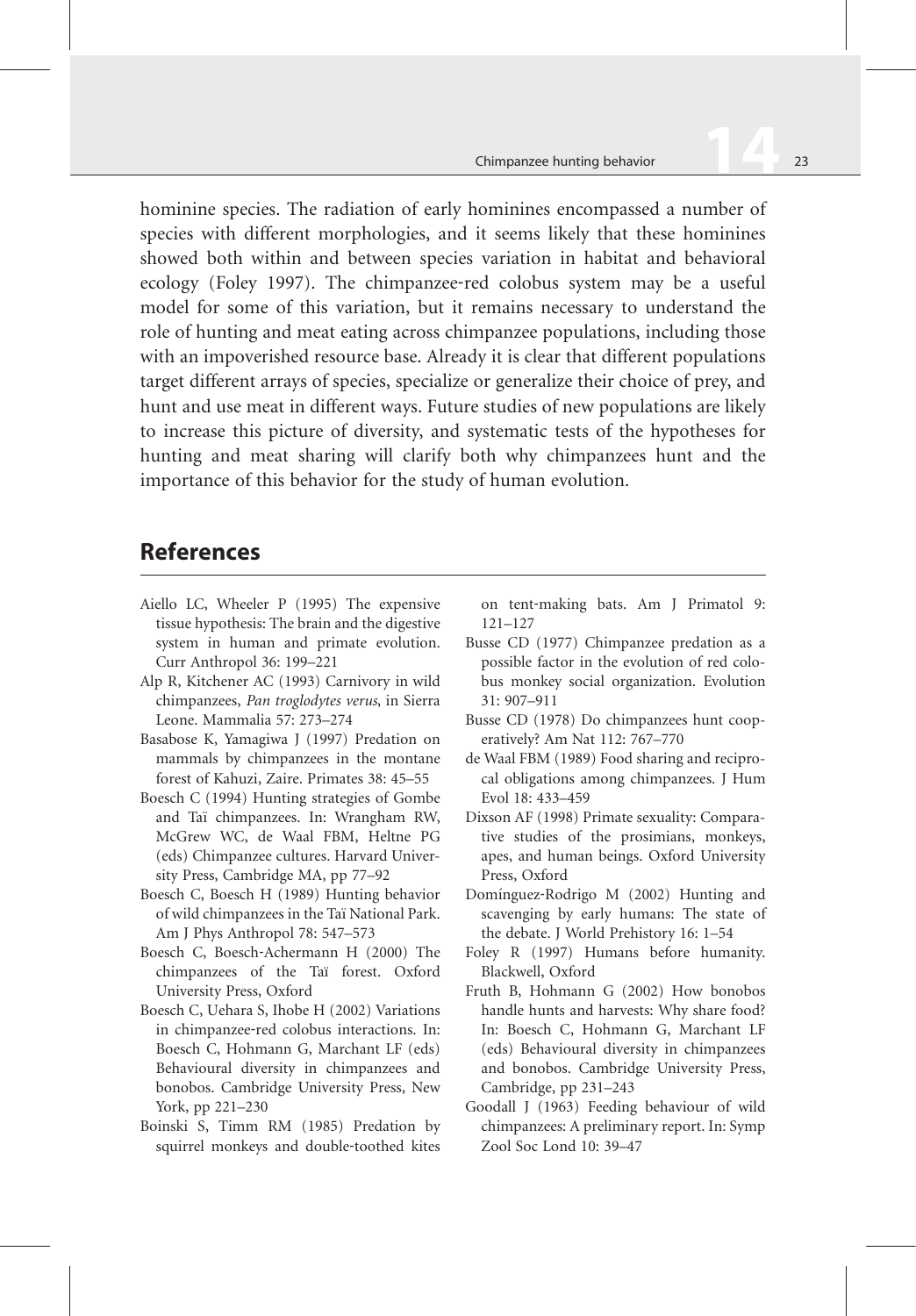Goodall J (1986) The chimpanzees of Gombe: Patterns of behaviour. Belknap Press, Cambridge MA

- Goodall J, Bandora A, Bergmann E, Busse C, Matama H, Mpongo E, Pierce A, Riss D (1979) Intercommunity interactions in the chimpanzee population of the gombe national park. In: Hamburg DA, McCown ER (eds) The great apes. Benjamin/Cummings, Menlo Park, pp 13–53
- Hasegawa T, Hiraiwa M, Nishida T, Takasaki H (1983) New evidence on scavenging behavior in wild chimpanzees. Curr Anthropol 24: 231–232
- Hawkes K (1991) Showing off: Tests of an hypothesis about men's foraging goals. Ethol Sociobiol 12: 29–54
- Hawkes K, Bird RB (2002) Showing off, handicap signaling, and the evolution of men's work. Evol Anthropol 11: 58–67
- Hawkes K, O'Connell JF, Jones NGB (2001) Hadza meat sharing. Evol Hum Behav 22: 113–142
- Hill K (1982) Hunting and human evolution. J Hum Evol 11: 521–544
- Hohmann G, Fruth B (1993) Field observations on meat sharing among bonobos (Pan paniscus). Folia Primatol 60: 225–229
- Hunt KD, McGrew WC (2002) Chimpanzees in the dry habitats of Assirik, Senegal and Semliki Wildlife Reserve, Uganda. In: Behavioural diversity in chimpanzees and bonobos. Cambridge University Press, New York, pp 35–51
- Isaac G (1978) Food sharing behavior of proto‐ human hominids. Sci Am 238: 90–109
- Kano T, Mulavwa M (1984) Feeding ecology of the pygmy chimpanzees (Pan paniscus) of Wamba. In: The pygmy chimpanzee: Evolutionary biology and behavior. Plenum Press, New York, pp 233–274
- Kaplan H, Hill K (1985) Food sharing among ache foragers: Tests of explanatory hypotheses. Curr Anthropol 26: 223–246
- Kawabe M (1966) One observed case of hunting behavior among wild chimpanzees living in the savanna woodland of western Tanzania. Primates 7: 393–396
- Kingdon J (1997) The Kingdon field guide to African mammals. Academic Press, London, p 464
- Kortlandt A (1972) New perspectives on ape and human evolution. Stichting voor Psychobiologie, Amsterdam, p 100
- Kuroda S, Suzuki S, Nishihara T (1996) Preliminary report on predatory behavior and meat sharing in tschego chimpanzees (Pan troglodytes troglodytes) in the Ndoki forest, northern Congo. Primates 37: 253–259
- Lee RB (1979) The !Kung san: Men, women and work in a foraging society. Cambridge University Press, Cambridge
- McGrew WC (1983) Animal foods in the diets of wild chimpanzees (Pan troglodytes): Why cross‐cultural variation? J Ethol 1: 46–61
- McGrew WC (1992) Chimpanzee material culture: Implications for human evolution. Cambridge University Press, Cambridge
- Milton K (1999) A hypothesis to explain the role of meat‐eating in human evolution. Evol Anthropol 8: 11–21
- Mitani JC, Watts DP (1999) Demographic influences on the hunting behavior of chimpanzees. Am J Phys Anthropol 109: 439–454
- Mitani JC, Watts DP (2001) Why do chimpanzees hunt and share meat? Anim Behav 61: 915–924
- Mitani JC, Watts DP, Lwanga JS (2002) Ecological and social correlates of chimpanzee party size and composition. In: Boesch C, Hohmann G, Marchant LF (eds) Behavioural diversity in chimpanzees and bonobos. Cambridge University Press, New York, pp 102–111
- Morris K, Goodall J (1977) Competition for meat between chimpanzees and baboons of the Gombe National Park. Folia Primatol 28: 109–121
- Muller MN (2002) Agonistic relations among Kanyawara chimpanzees. In: Boesch C, Hohmann G, Marchant LF (eds) Behavioural diversity in chimpanzees and bonobos. Cambridge University Press, Cambridge, pp 112–124
- Muller MN, Mpongo E, Stanford CB, Boehm C (1995) A note on scavenging by wild chimpanzees. Folia Primatol 65: 43–47
- Newton‐Fisher N (2004) Data resolution and analysis technique in observational studies of ranging patterns. Folia Primatol 75(S1): 312–313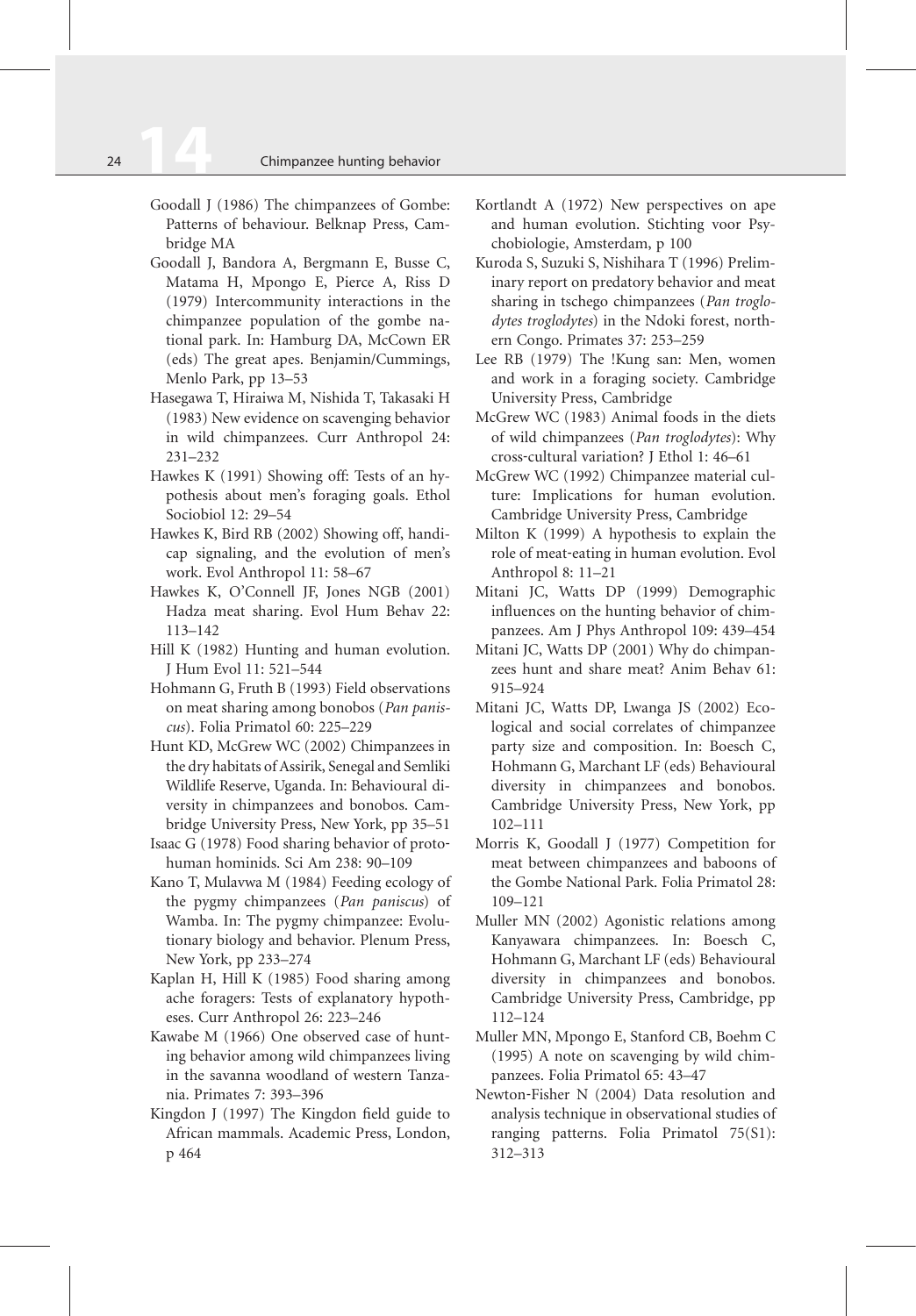- 
- 
- Newton‐Fisher NE (1999a) The diet of chimpanzees in the Budongo Forest Reserve, Uganda. Afr J Ecol 37: 344–354
- Newton‐Fisher NE (1999b) Infant killers of Budongo. Folia Primatol 70: 167–169
- Newton‐Fisher NE, Notman H, Reynolds V (2002) Hunting of mammalian prey by Budongo forest chimpanzees. Folia Primatol 73: 281–283
- Nishida T, Hosaka K (1996) Coalition strategies among adult male chimpanzees of the Mahale mountains, Tanzania. In: McGrew WC, Marchant LF, Nishida T (eds) Great ape societies. Cambridge University Press, Cambridge, pp 114–134
- Nishida T, Uehara S, Nyundo R (1979) Predatory behaviour among wild chimpanzees of the Mahale mountains. Primates 20: 43831
- Nishida T, Hasegawa T, Hayaki H, Takahata Y, Uehara S (1992) Meat‐sharing as a coalition strategy by an alpha male chimpanzee? In: Nishida T, McGrew W, Marler P, Pickford M, deWaal F (eds) Topics in primatology. Vol. 1 Human origins. Tokyo University Press, Tokyo, pp 159–174
- Noe R, Hammerstein P (1995) Biological markets. Trends Ecol Evol 10: 336–340
- Rose LM (1997) Vertebrate predation and food‐ sharing in Cebus and Pan. Int J Primatol 18: 727–765
- Rose LM, Perry S, Panger MA, Jack K, Manson JH, Gros‐Louis J, Mackinnon KC, Vogel E (2003) Interspecific interactions between Cebus capucinus and other species: Data from three Costa Rican sites. Int J Primatol 24: 759–796
- Sabater Pi J, Bermejo M, Illera G, Vea JJ (1993) Behavior of bonobos (Pan paniscus) following their capture of monkeys in Zaire. Int J Primatol 4: 797–804
- Souza LL, Ferrari SF, Pina A (1997) Feeding behaviour and predation of a bat by Saimiri sciureus in a semi‐natural Amazonian environment. Folia Primatol 68: 194–198
- Stanford CB (1996) The hunting ecology of wild chimpanzees: Implications for the evolutionary ecology of pliocene hominids. Am Anthropol 98: 96–113
- Stanford CB (1998) Chimpanzee and red colobus. Harvard University Press, Cambridge MA
- Stanford CB (2001) The ape's gift: Meat-eating, meat‐sharing, and human evolution. In: de Waal FBM (ed) Tree of origin: What primate behavior can tell us about human social evolution. Harvard University Press, Cambridge MA, pp 95–117
- Stanford CB, Wallis J, Matama H, Goodall J (1994) Patterns of predation by chimpanzees on red colobus monkeys in Gombe National Park, 1982–1991. Am J Phys Anthropol 94: 213–228
- Stevens JR (2004) The selfish nature of generosity: Harassment and food sharing in primates. Proc R Soc Lond Ser B 271: 451–456
- Stevens JR, Gilby IC (2004) A conceptual, framework for non kin food sharing: Timing and currency of benefits. Anim Behav 67: 603–614
- Strum SC (1987) Almost human: A journey into the world of baboons. Random House, New York
- Sugiyama Y, Koman J (1987) A preliminary list of chimpanzees' alimentation at Bossou, Guinea. Primates 28: 133–147
- Takahata Y, Hasegawa T, Nishida T (1984) Chimpanzee predation in the Mahale mountains from August 1979 to May 1982. Int J Primatol 5: 213–233
- Takenoshita Y (1996) Chimpanzee research in the Ndoki forest. Pan Afr News 3: 7–8
- Teleki G (1973) The predatory behaviour of chimpanzees. Bucknell University Press, Lewisburg
- Tooby J, DeVore I (1987) The reconstruction of hominid behavioral evolution through strategic modelling. In: Kinzey W (ed) The evolution of human behavior: Primate models. State University Press of New York, Albany, pp 183–238
- Tutin CEG, Fernandez M (1993) Composition of the diet of chimpanzees and comparisons with that of sympatric lowland gorillas in the Lope Reserve, Gabon. Am J Primatol 30: 195–211
- Uehara S (1997) Predation on mammals by the chimpanzee (Pan troglodytes). Primates 38: 193–214
- Uehara S, Nishida T, Hamai M, Hasegawa T, Hayaki H, Huffman MA, Kawanaka K, Kobayashi S, Mitani JC, Takahata Y, Takasaki